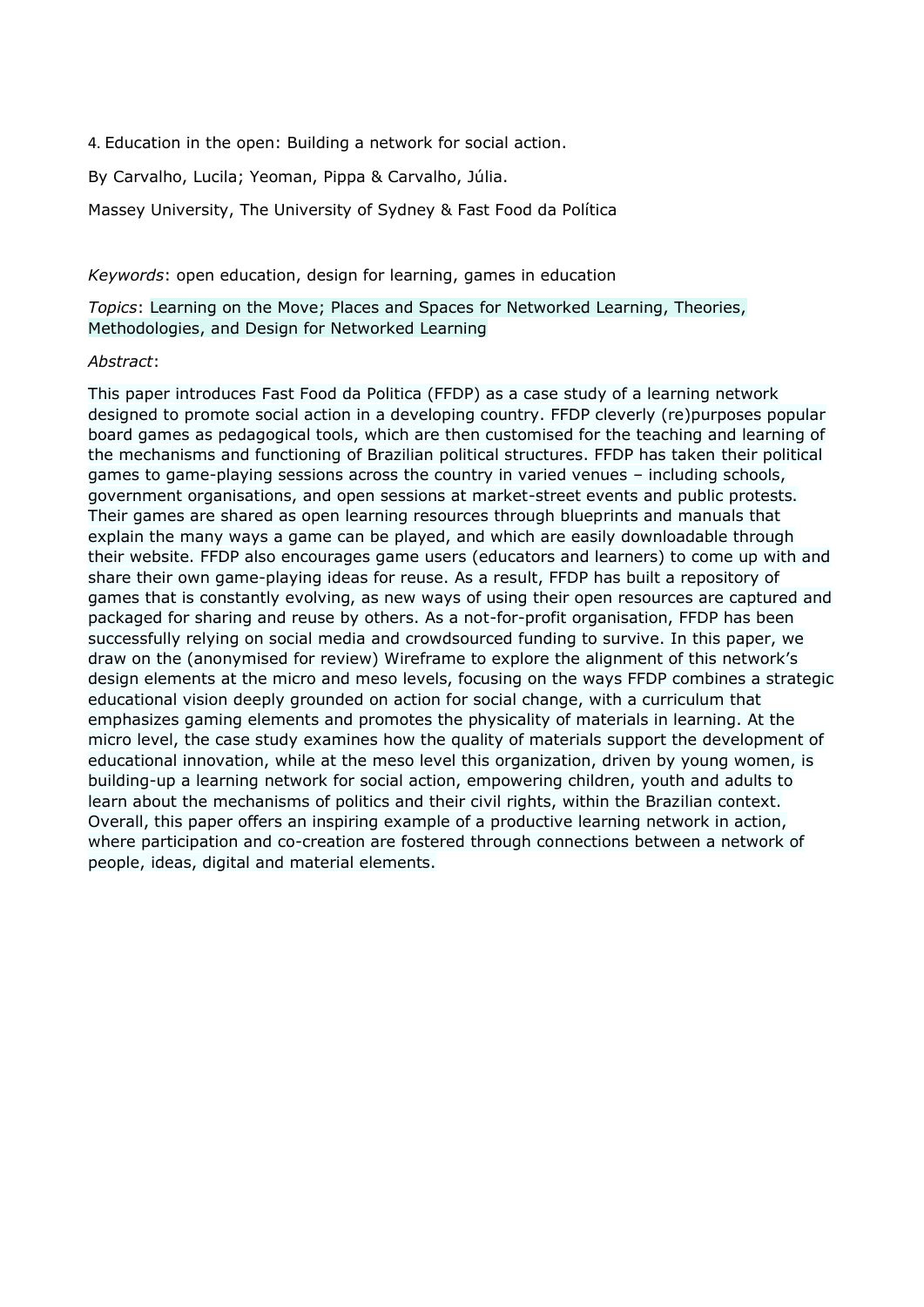5. Exploring pre-established performed roles in a networked learning activity: a sociomaterial study case.

By Castañeda, Linda & Marin-Juarros, Victoria.

University of Murcia & Carl von Ossietzky University Oldenburg

*Keywords*: Networked learning, sociomaterial research, learning design, students' roles, visual network analysis (VNA)

*Topics*: Methods, Research Design, Data and Analysis in Networked Learning, Situating Networked Learning Historically, Systematically, Conceptually etc.

## *Abstract*:

This presents the 1st part of a wider sociomaterial research, based on a university course. The main goal is increasing the understanding of the learning activity that emerges from a learning design, improving this design and promote decisions for informed change and innovation. This paper shows the analysis of students performed roles developed and its comparison with the declared learning design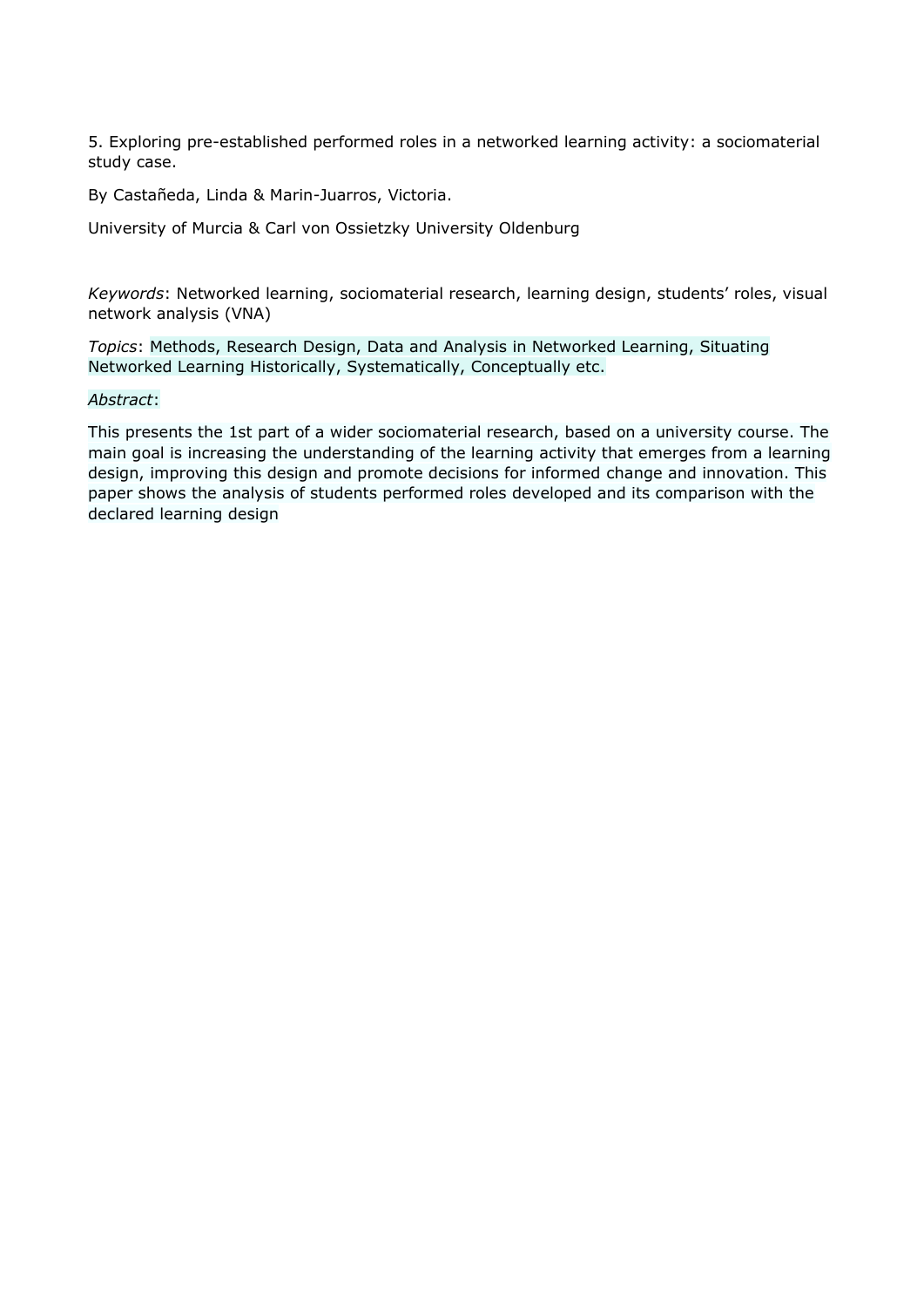6. The acceptance of a wiki site as a learning platform in English exam training: students' perceptions.

By Liashenko, Maria & Öztok, Murat.

Lancaster University

*Keywords*: students' perceptions, TAM, a wiki site, English learning, networked collaborative elearning, IELTS

*Topics*: Learning at Scale, in the Wild, and across Boundaries, (In)formal, Professional and Open Lifelong Networked Learning, Methods, Research Design, Data and Analysis in Networked Learning

### *Abstract*:

The study explores students' perceptions of accepting a wiki site as a learning platform for IELTS. Technology acceptance model was used to gather the data via a survey. The research reports a high level of agreement on easiness and usefulness of wiki sites. Despite some limitations, the paper reveals favorable students' perceptions and proposes implications for further wiki research.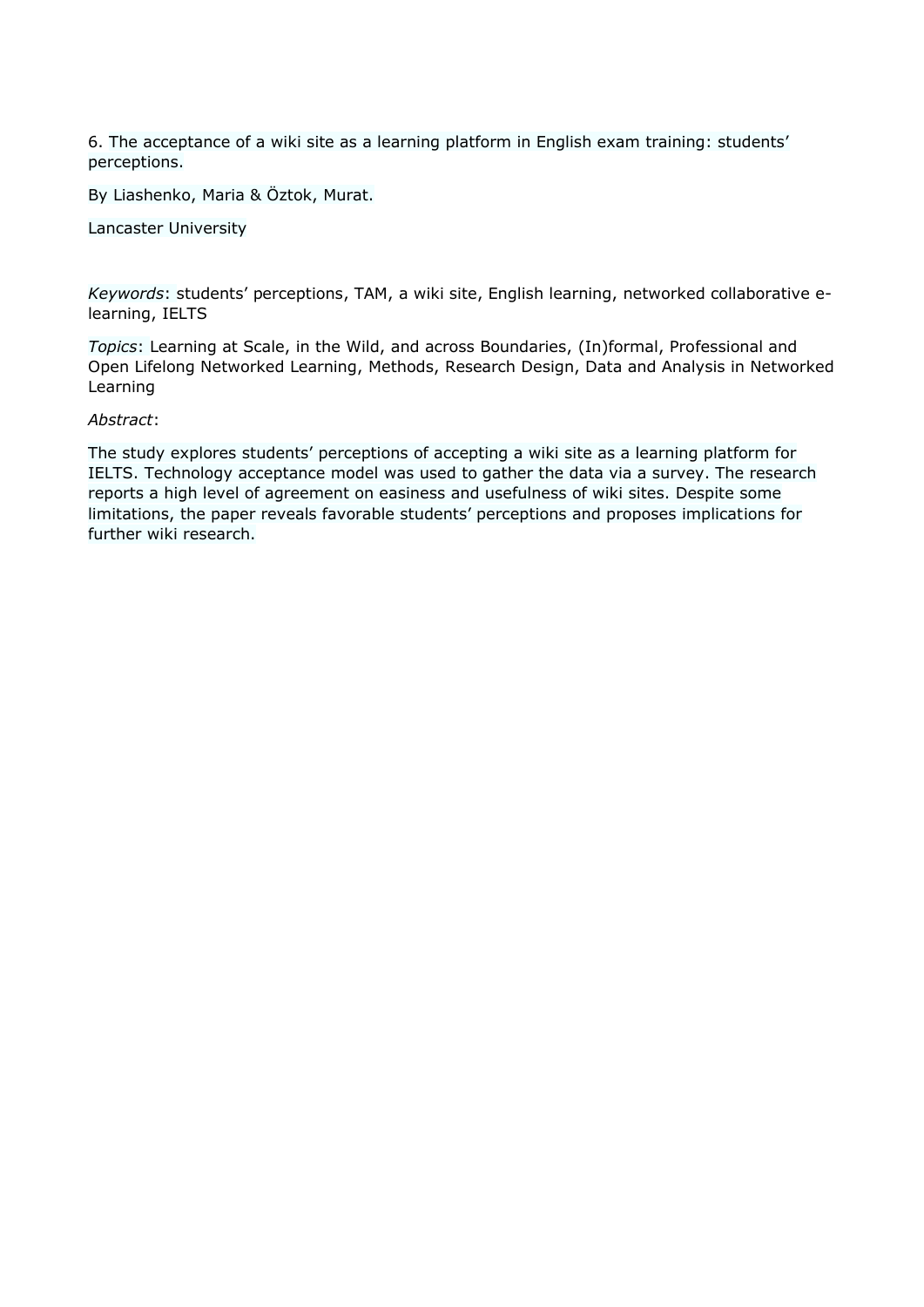8. Building Digital Literacy through Exploration and Curation of Emerging Technologies: A networked learning collaborative.

By Duin, Ann & Pedersen, Isabel.

University of Minnesota & Ontario Tech University

*Keywords*: Digital literacy, Emerging technologies, Curation, Networked learning

*Topics*: Networked Learning Literacy and Agency, Transfer and Transformation of Knowledge, Practice and Networked Learning

### *Abstract*:

People readily consume an ever growing range of emerging technologies while largely unaware of their lack of control over the impact that such networking, devices, data, and processes have on their lives. Since college-educated people are huge consumers of digital products and are expected to participate in networked learning, it is critical to foster student development of an expanded understanding of digital literacy. To address this challenge, we have created instructional materials for instructor and student use of the internationally known repository, "Fabric" of Digital Life (https://fabricofdigitallife.com/).

This research comes as the result of collaboration between the University of Minnesota's Emerging Technology Research Collaboratory (ETRC, https://etrc.umn.edu/), a research group for investigating emerging technologies, and Fabric of Digital Life (https://fabricofdigitallife.com/) and its affiliated Decimal Research Lab at Ontario Tech University. Together, functioning as a collaborative in support of networked learning, we invite and facilitate research on building student digital literacy through examination, contribution, and/or curation of collections regarding emerging technologies. From Spring 2019 to the present, 13 instructors and associated students across nine institutions have developed and are using a set of instructional materials for student exploration and/or curation of collections in this repository.

This paper documents initial instructor discussion and study of student development of digital literacy as a result of use and/or curation of Fabric collections on emerging technologies and the discourses surrounding them. We are beginning to study the abilities that students draw upon when exploring the collections and when determining which artifacts might be included in current collections as well as new collections that might be developed. Collaborative interaction with the editorial team at Ontario Tech University not only enhanced the repository content and development of instructional resources, it also further evolved the metadata for Fabric for external users and the public. At its core, this research examines the potential development of digital literacy through the act of exploring and curating collections on emerging technologies. Critical to this core is the networked learning collaborative in place to foster and support this work.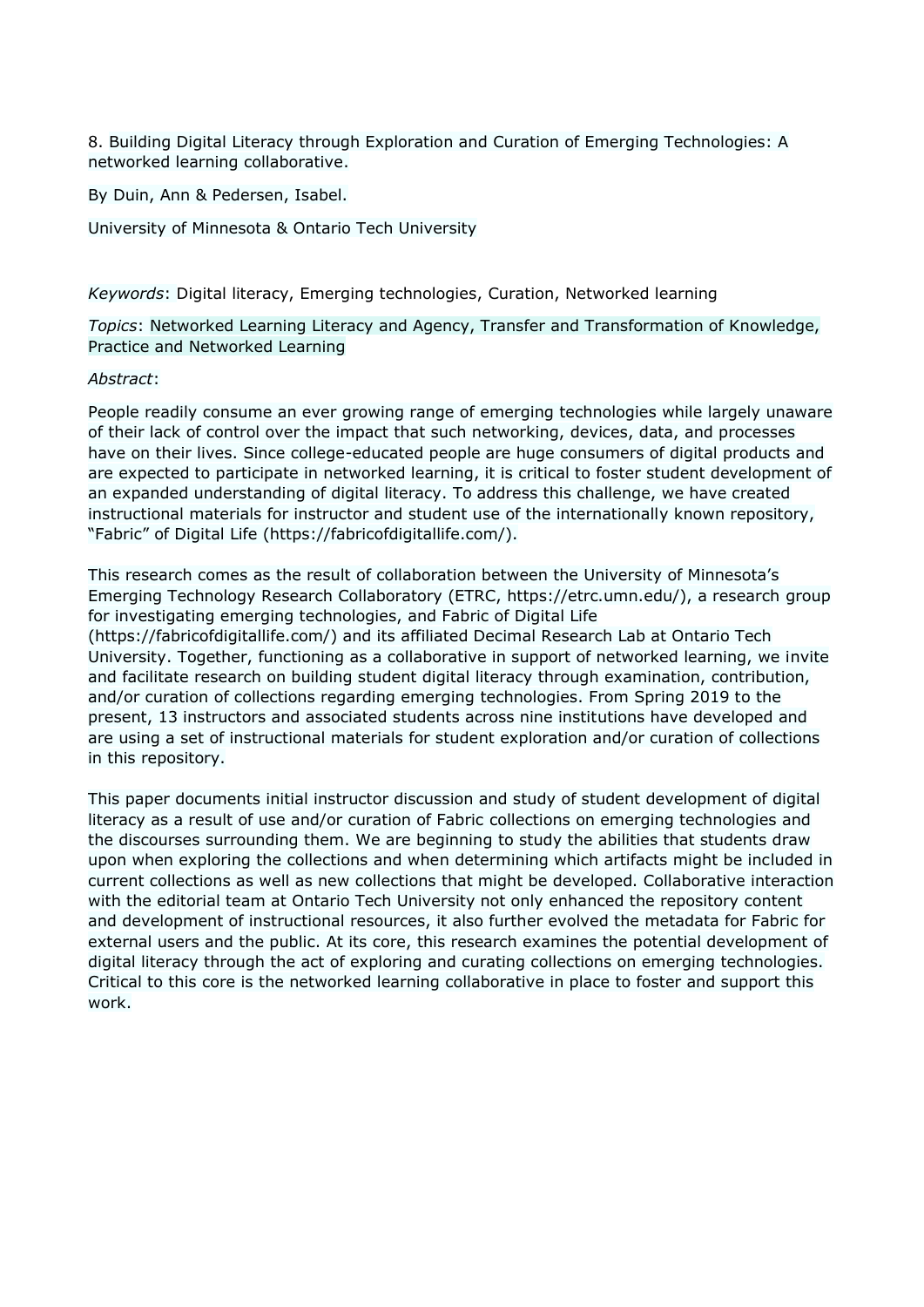9. Cross-cultural adaptation and user-experience validation of the ACAD Toolkit.

By Yeoman, Pippa; Carvalho, Lucila; Castañeda, Linda & Jordi, Adell.

The University of Sydney, Massey University, University of Murcia & University Jaume I

*Keywords*: Design for learning, learning design, design teams, cross-cultural

*Topics*: Theories, Methodologies, and Design for Networked Learning, Transfer and Transformation of Knowledge, Practice and Networked Learning

#### *Abstract*:

Design for learning involves the delicate interweaving of knowledge about learning and knowledge about design. This work is often carried out by heterogenous design teams in which members speak of and value different aspects of design, and different methods for evaluating these designs in use. The challenge of reconciling these often-competing demands is critical to the success of these teams. This short paper outlines work breaking new ground translating an educational design method, developed in English speaking contexts, for use in Spanish speaking contexts. Steeped in socio-cultural and socio-material awareness this project explores how the ACAD Toolkit—a set of tangible design related resources embodying networked learning ideals—shapes and is (re)shaped in and through the process of translation. Guided by two questions: (i) How can we explore the process of translating not only language but values and forms of practice? and (ii) How can the ACAD Toolkit be validated in new contexts? This qualitative study involves the thematic analysis of multimodal data including video and audio recordings, and artefacts produced during workshops. Our method builds on traditional cross-cultural processes of adaptation that involve adapting, expanding and splitting ideas and concepts in two stages: language translation and user-experience testing. Our analysis is, therefore, reported in two stages. In the first we explore the process of reaching agreement on a test set of translated resources, and in the second we explore how these resources are being enrolled in educational design work in new contexts. The newly translated resources have been tested in three workshops in two Spanish speaking educational settings (Spain and Argentina). After analysing the data from these workshops, the initial translation will be corrected, and instructions will be developed—in both languages—to improve future translations of the ACAD Toolkit and in its ongoing use in English contexts. These instructions and the processes through which they will be developed will produce potential research objects for future educational design research. This method, initially developed with educators in Australia and New Zealand, embodies the very heart of networked learning—the movement of people, objects, and ideas across contexts and time. Design for learning involves the delicate interweaving of knowledge about learning and knowledge about design. This work is often carried out by heterogenous design teams in which members speak of and value different aspects of design, and different methods for evaluating these designs in use. The challenge of reconciling these often-competing demands is critical to the success of these teams. This short paper outlines work breaking new ground translating an educational design method, developed in English speaking contexts, for use in Spanish speaking contexts. Steeped in socio-cultural and socio-material awareness this project explores how the ACAD Toolkit—a set of tangible design related resources embodying networked learning ideals—shapes and is (re)shaped in and through the process of translation. Guided by two questions: (i) How can we explore the process of translating not only language but values and forms of practice? and (ii) How can the ACAD Toolkit be validated in new contexts? This qualitative study involves the thematic analysis of multimodal data including video and audio recordings, and artefacts produced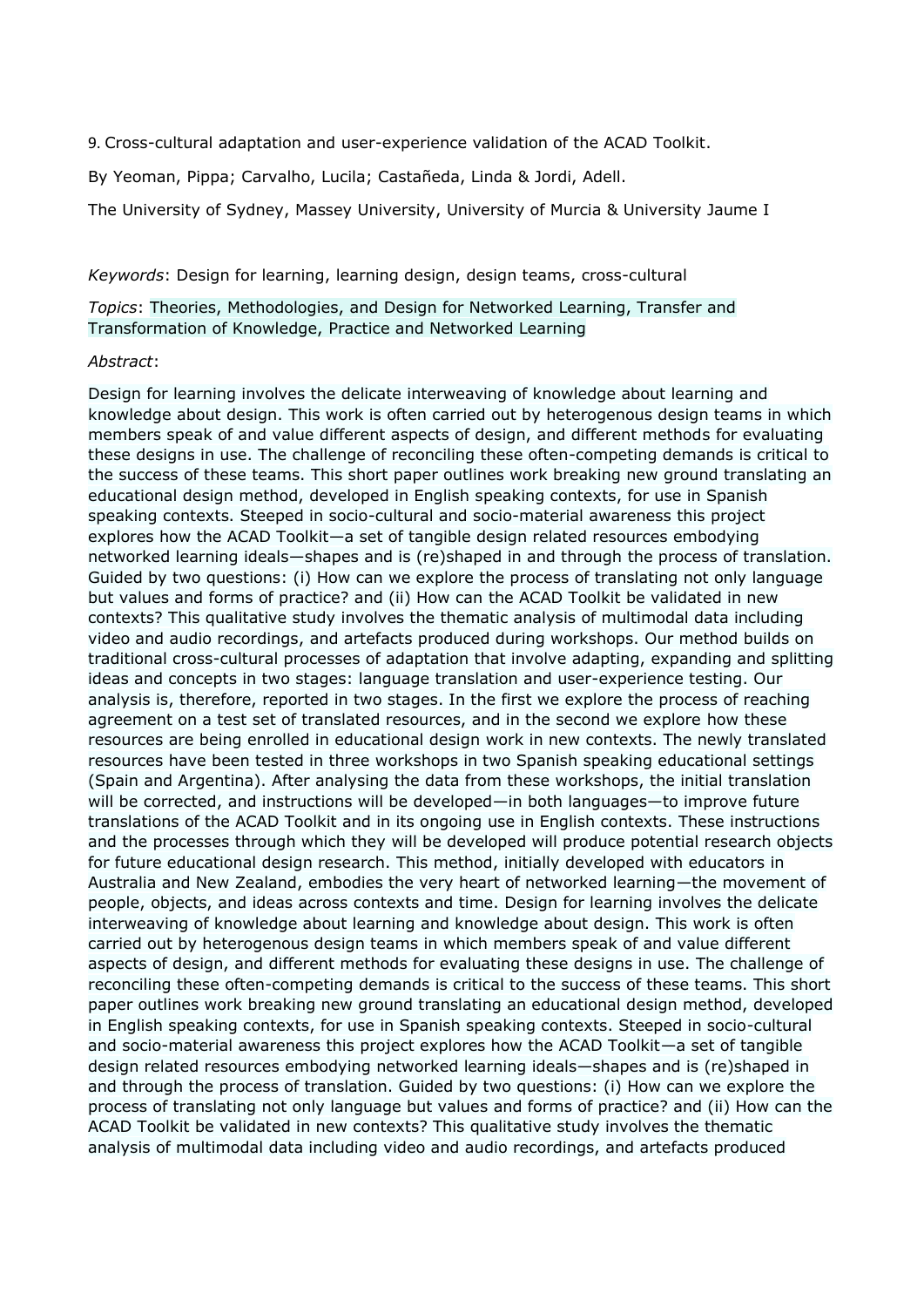during workshops. Our method builds on traditional cross-cultural processes of adaptation that involve adapting, expanding and splitting ideas and concepts in two stages: language translation and user-experience testing. Our analysis is, therefore, reported in two stages. In the first we explore the process of reaching agreement on a test set of translated resources, and in the second we explore how these resources are being enrolled in educational design work in new contexts. The newly translated resources have been tested in three workshops in two Spanish speaking educational settings (Spain and Argentina). After analysing the data from these workshops, the initial translation will be corrected, and instructions will be developed—in both languages—to improve future translations of the ACAD Toolkit and in its ongoing use in English contexts. These instructions and the processes through which they will be developed will produce potential research objects for future educational design research. This method, initially developed with educators in Australia and New Zealand, embodies the very heart of networked learning—the movement of people, objects, and ideas across contexts and time.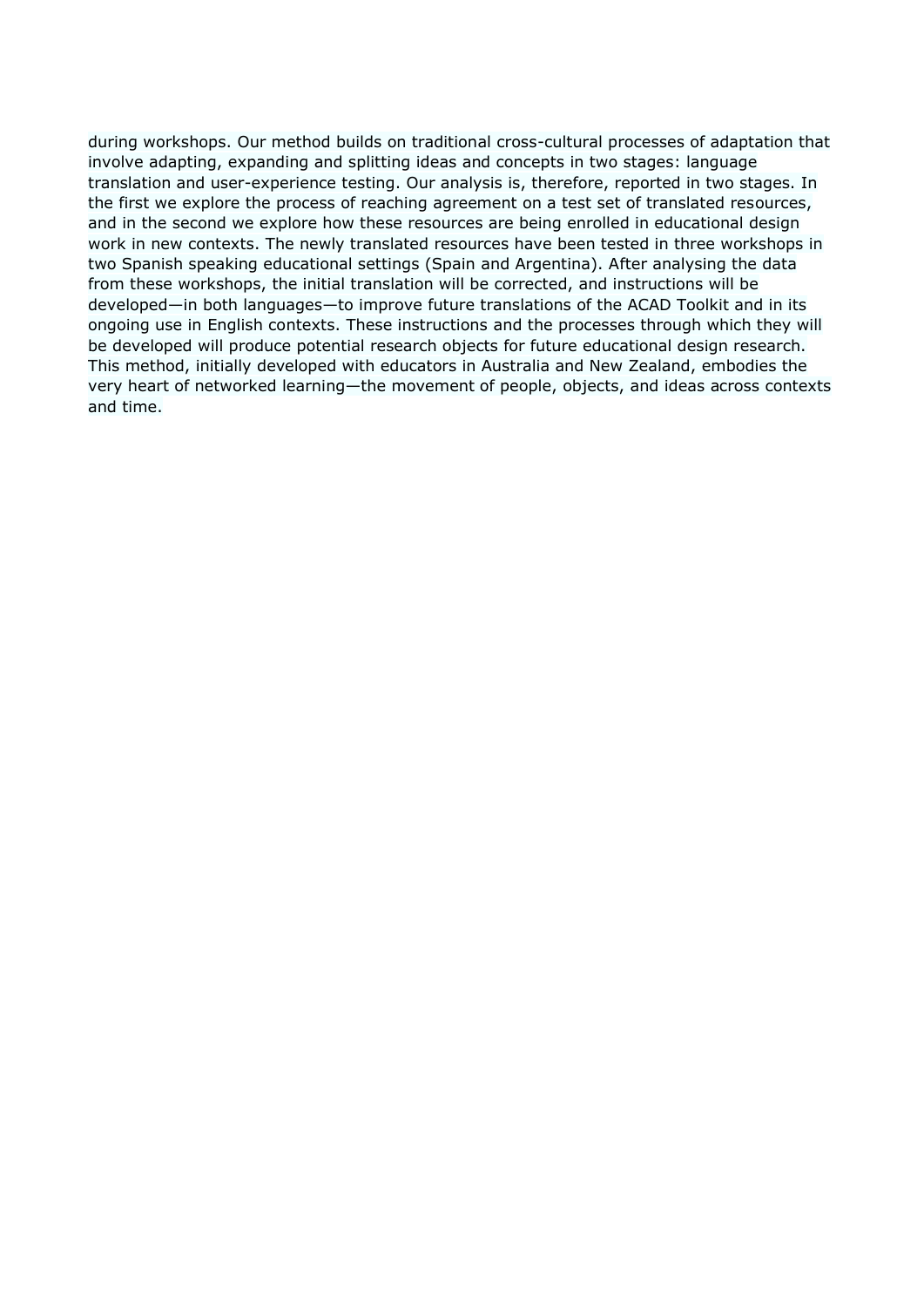10. Academic librarians' Twitter practices and the production of knowledge infrastructures in higher education.

By Westbury, Margaret.

University of Cambridge

*Keywords*: infrastructure, infrastructuring, knowledge infrastructures, librarians, social media, Twitter

*Topics*: Theories, Methodologies, and Design for Networked Learning

### *Abstract*:

This short paper describes the use of infrastructural theory to interrogate data gathered for an ongoing study on the Twitter practices of academic librarians at one research-intensive university in the United Kingdom. In tandem with wider changes in networked technologies and ways of producing scholarship, academic librarians' roles have shifted increasingly to knowledge production, particularly in the area of research support. A related shift has been academic librarians' adoption of social media, particularly Twitter, to disseminate information and encourage community and collaboration. The few existing studies of librarians' Twitter practices, however, frame such activity as service promotion, overlooking the relationship between technology and professional practice entwined and concomitant social effects in the university.

The theoretical framework devised for this study was woven from research in anthropology and Science and Technology Studies about the nature of infrastructure. Instead of viewing infrastructure as separate and monolithic substrates supporting the circulation of goods and information, such theory posits infrastructure as relational and contingent, constituted of political decisions and having broad and co-constitutive social effects on knowledge, subjectivities and agencies (Jensen & Morita, 2017). The study's theoretical framework particularly draws on the notion of knowledge infrastructures defined as "networks of people, artifacts, and institutions that generate, share, and maintain specific knowledge about the human and natural worlds" (Edwards, 2010). The framework therefore emphasises the invisible labour of infrastructure  $$ often dubbed infrastructuring — and related socio-political practices of design and maintenance that embody promises for the future (Larkin, 2018). In this picture, infrastructure is fragile and contingent, shaped by its installed base, and remarkably complicated, unfixed and open to contestation.

Based on preliminary findings, the study argues that academic librarians' Twitter practices constitute knowledge infrastructures in higher education. Using an infrastructural framework helped foreground the material conditions of librarians' knowledge production in terms of entanglements of technology and professional values, shifts in professional subjectivities and performative effects within the university. A tentative implication for studies of technology and learning is that, by insisting that infrastructure and social activity are intertwined, learners and teachers are not framed in opposition to infrastructure and are thus better able to contest totalising narratives surrounding infrastructural learning technologies such as VLEs or MOOCs. In this picture, therefore, infrastructure is not simplistically background bulwark or sinister force. Appreciating the invisible labour involved in creating and sustaining infrastructure is therefore important for understanding contemporary learning contexts.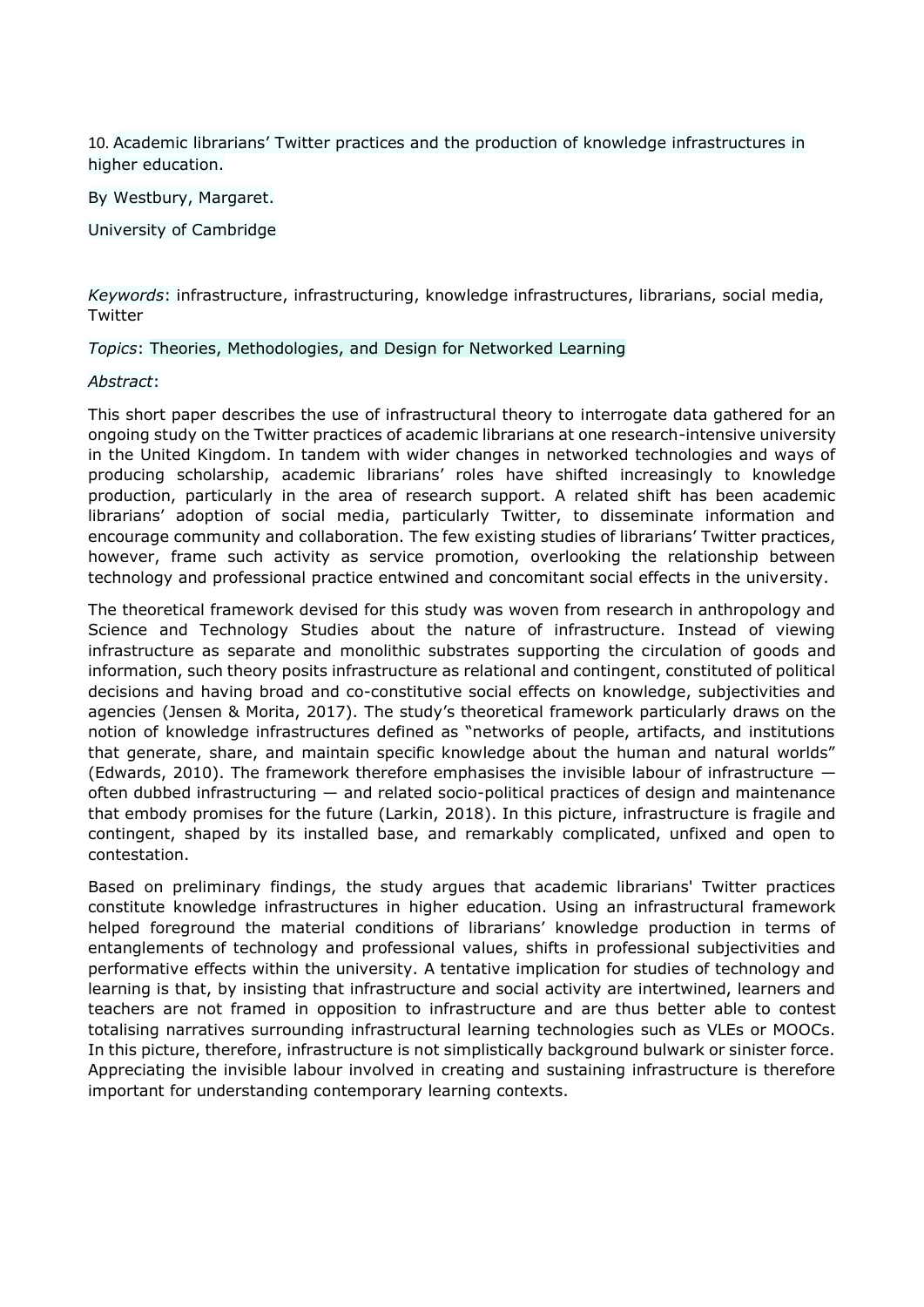11. Developing a hybrid and networked educational approach to lifelong learning for organisations and employees.

By Jaldemark, Jimmy & Öhman

Mid-Sweden University

*Keywords*: higher education, hybrid university, lifelong learning, networked university,

professional development.

*Topics*: Learning at Scale, in the Wild, and across Boundaries, (In)formal, Professional and Open Lifelong Networked Learning, Theories, Methodologies, and Design for Networked Learning

## *Abstract*:

Developing work-related competencies suitable to the ongoing changes in surrounding society could be discussed in terms of lifelong learning. In such a context, the role of higher education has been identified as a key to develop advanced competencies applicable in a networked society. The current project includes scholars from three Swedish universities, representatives and employees from six Swedish bank and insurance companies, and a related governmental agency, all belonging to an established network. The project focuses on highly specialized professionals and their organisations, and the paper aims to answer the following research question: How can a hybrid and networked educational approach to lifelong learning for organisations and employees at the advanced level of higher education be designed? The investigation applies design-based research, and preliminary findings indicate that a hybrid and networked educational approach for lifelong learning for organisations and employees could be viewed from various perspectives. However, an overall observation is that several boundaries dissolve – for example, the ones between universities and participating and collaborative organisations – when a hybrid and networked educational approach for lifelong learning is designed. For one thing, universities should not be reduced to suppliers of education, and organisations should not be reduced to receivers of knowledge. Of particular interest is that participants working with data from their organisations can devote time to organisational challenges and/or utilize a deeper understanding of such challenges in a university course module approach. While the project still is in progress (the implementation phase is ongoing, and the phase intended to evaluate completed course modules has not started yet), the preliminary hybrid and networked approach for lifelong learning needs further development before it can be established. Nevertheless, early trials highlighting the idea of flexible courses that consist of various short modules developed in collaboration between universities and participating organisations indicate a promising venue for creating long-term relationships that could include deeper university-organisation and/or university-industry collaborations. Dialogues with course module participants and representatives of the collaborative organisation reinforced this preliminary conclusion.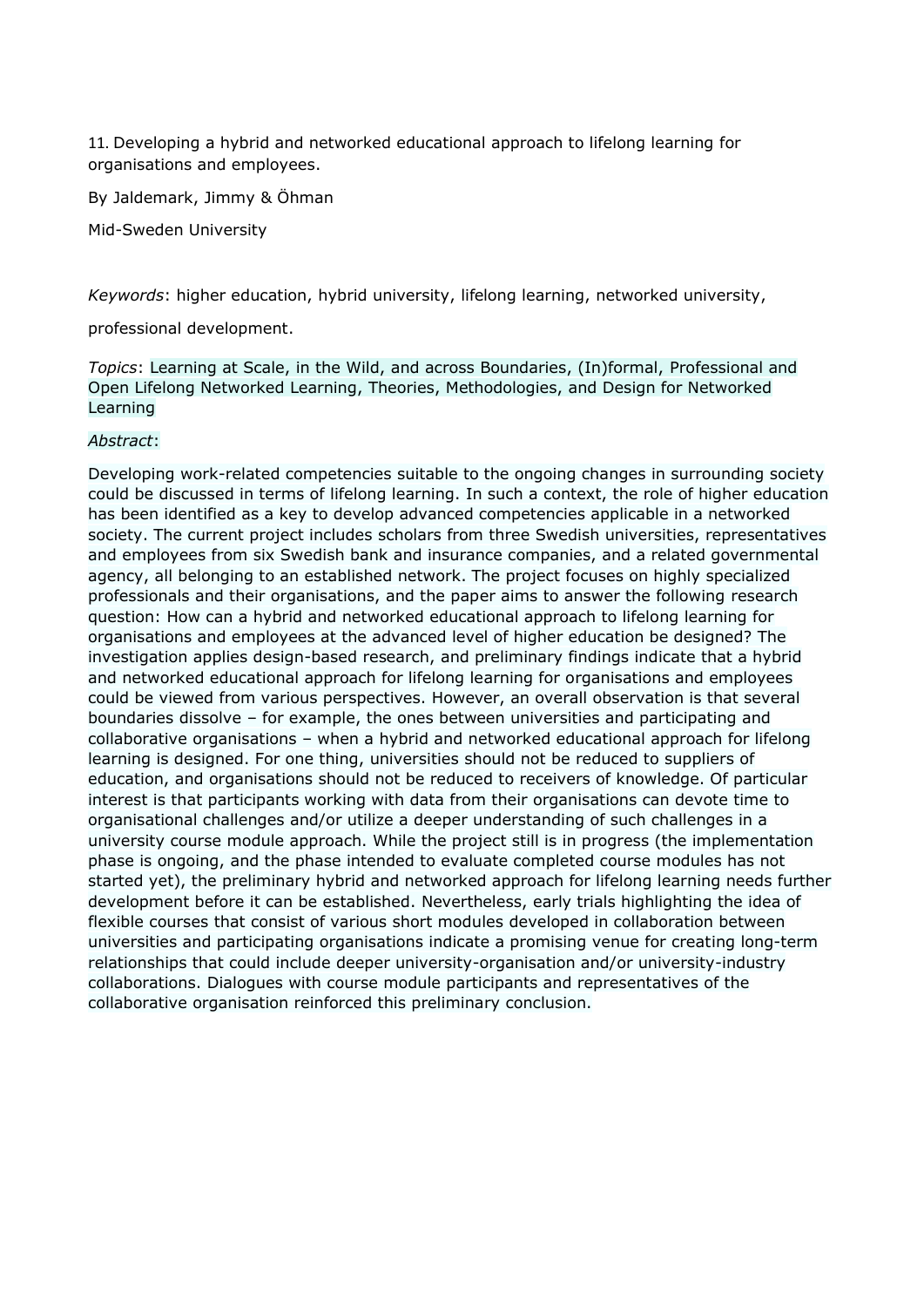12. Reaching for a hybrid and networked university through lifelong learning initiatives.

By Jaldemark, Jimmy & Bång, Åsa.

Mid Sweden University

*Keywords*: higher education, hybrid university, lifelong learning, networked university, professional development

*Topics*: Learning at Scale, in the Wild, and across Boundaries, (In)formal, Professional and Open Lifelong Networked Learning, Transfer and Transformation of Knowledge, Practice and Networked Learning

## *Abstract*:

Working life is transforming, including an emerging digitalisation of its products and processes. Due to such transformation, competencies need to be developed in organisations that suit the emerging conditions for performing work. In the growth of these competencies, higher education is a key player. Its role is twofold, including preparing students for working life and being involved in professional development through continuous education and lifelong learning initiatives. This role as a key player has the potential to assist in the development of competencies at both an individual and organisational level. Another movement in society is the dissolution of boundaries between organisations, leading to the emergence of networked and hybrid organisations. Digitalisation is a driving force in this phenomenon. Even within universities, this trend has grown and impacted the relationship between the university and the surrounding society. In a hybrid and networked university, its operations are closely linked to the surrounding society, including the interplay of the needs of both parties; a balance of power; and weak boundaries between the university and organisations in the surrounding society. Another trend in the higher education sector is the emphasis on lifelong learning policies. Such policies link lifelong learning to global competition and social inclusion for all. The project reported in this paper builds on the ideas of lifelong learning from a university that aims to be hybrid and networked. The reported initiative builds on data from an early phase of a development project that aims at developing new forms of lifelong learning and professional development. Thematically analysed Post-it Notes from workshops supported the answering of the following research question: How do higher education staff perceive development of lifelong learning? The following four main categories were generated: (1) the hybrid and networked university, (2) pedagogical models, (3) internal organisation, and (4) quality. The conclusion includes staffs' positive attitude towards lifelong learning initiatives. They emphasise the university as an open space and as a partner for agents in the surrounding society. Moreover, they stress lifelong learning initiatives for staff; further development of educational models; scientific legitimacy and high-quality deliverance; flexible internal organisation and structures; and finally, the importance of collaboration and networking. Further data collection is needed to validate the results and the potential for developing theoretical insights that could inform lifelong learning initiatives in emerging digitally infused societies.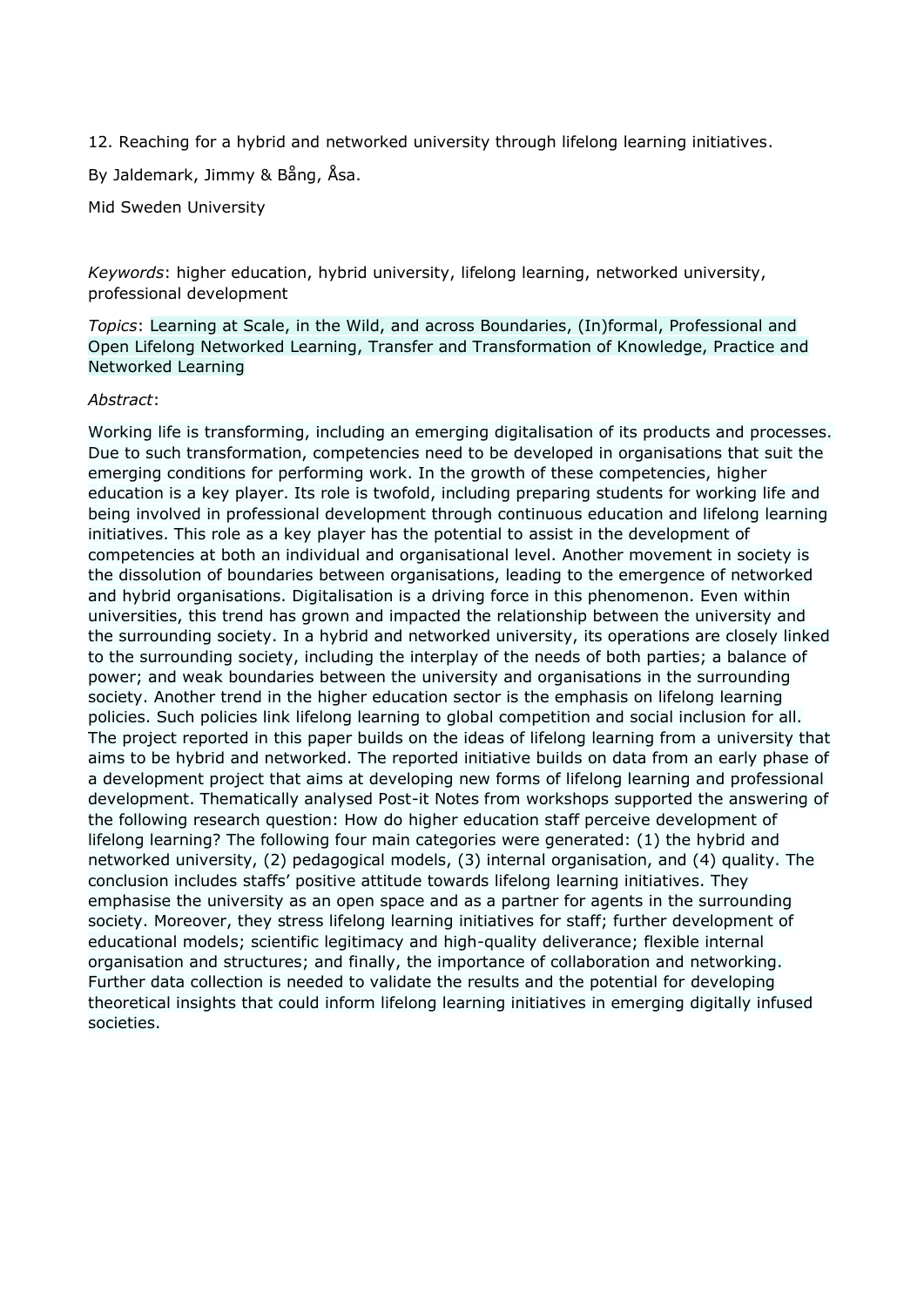13. Designing activities and tools to support university students' creative and collaborative exploration of physical computing.

By Spikol, Daniel; Kaivo, Melissa & Cuartielles, David.

Malmö University & Arduino AB

*Keywords*: Collaborative Problem Solving, Learning by Doing, Creativity

*Topics*: Learning at Scale, in the Wild, and across Boundaries, (In)formal, Professional and Open Lifelong Networked Learning, Methods, Research Design, Data and Analysis in Networked Learning, Transfer and Transformation of Knowledge, Practice and Networked Learning

### *Abstract*:

Today's digital world requires students to gain skills in collaborative problem solving and digital literacy. One approach is to teach people how to design computational artefacts that require both electronics and programming. Physical computing platforms offer an endless amount of possible opportunities for people to design and develop technological artefacts. However, many times students are overwhelmed when trying to learn both software and hardware simultaneously. The students struggle to be innovative and creative in their projects. Also, they focus on mastering the tool and following instructions for existing projects rather than being able to creatively explore the tool and understand the process of designing and developing new artefacts. For that reason, we aimed to answer the question: What type of tools and activities can be developed to support university students creative exploration of physical computing? Programming and electronics are fundamental design disciplines, and therefore they should be taught through design activities rather than limiting education to textbook readings and laboratory exercises.

We introduce our process of designing activities combined with a supportive tool to ease these challenges. The activities and tools were developed iteratively in three phases with a series of workshops with 126 students and teachers. The tool consists of a set of paper cards that provide necessary details (hints) about the electronics and software and help provide structure for the students to conceptualise how their artefact interacts. We additionally, introduced a learning jigsaw pattern for the later intervention that enabled individual students in the groups to focus on design, hardware, or software. For evaluation, we used the Creative Scales Index (CSI) which is a psychometric survey designed to assess the support of the creative process. The instrument investigates collaboration, efforts worth the result, exploration, immersion, enjoyment, and expressiveness. The results between the phases showed improvement with the use of the refined versions of the cards and the orchestration of the learning activity. This study has demonstrated that design activities can provide a more accessible approach for the introduction of physical computing to students from various majors. Moreover, learning physical computing through design activities allows the learner to develop computational and design thinking skills for collaboratively solving problems.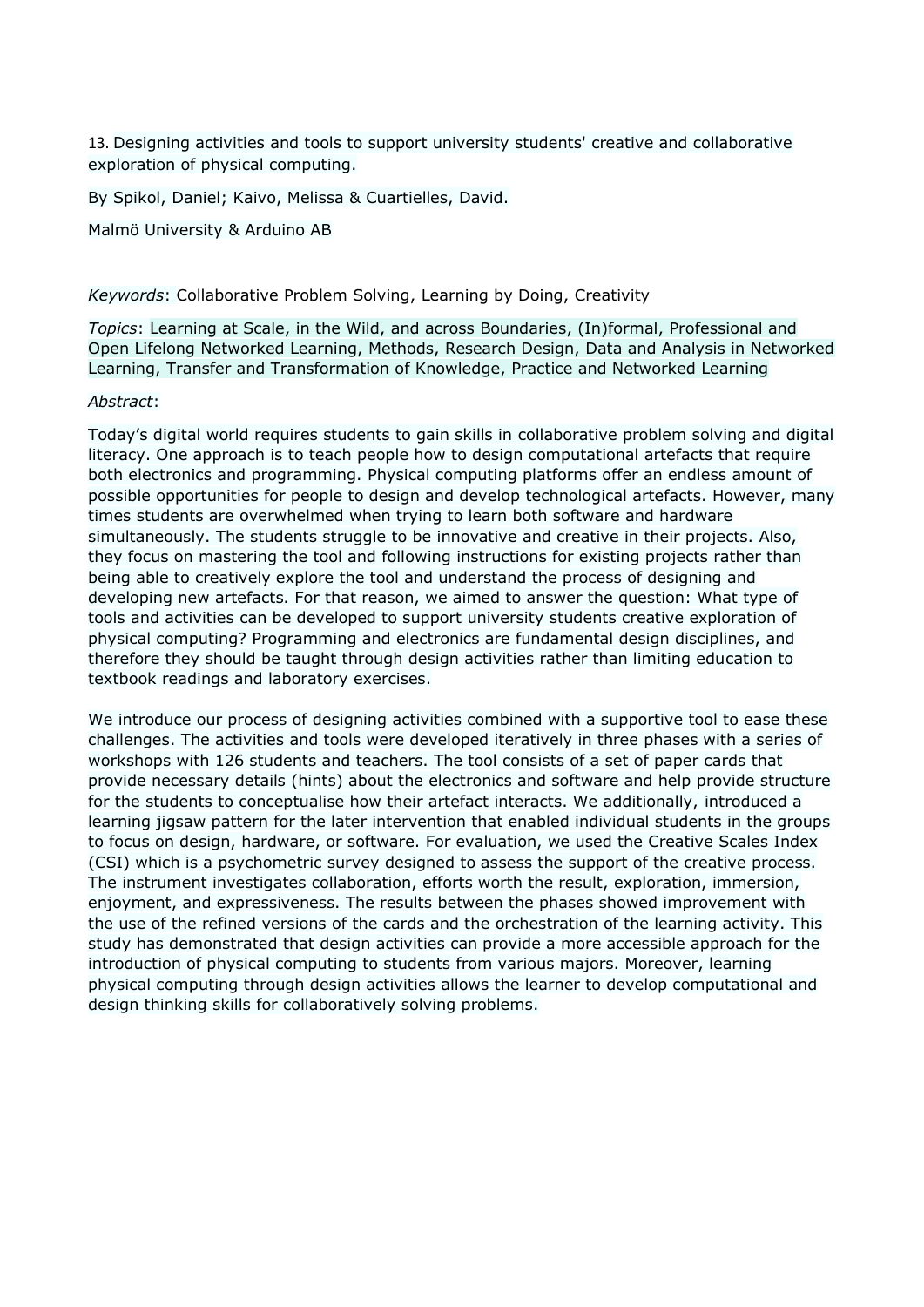14. Mixed methods with social network analysis for networked learning: Lessons learned from three case studies.

By Mørch, Anders; Andersen, Renate; Kaliisa, Rogers & Litherland, Kristina T.

University of Oslo & Oslo Metropolitan University

*Keywords*: Mixed methods, Social network analysis, Interaction analysis, Discourse analysis, Networked learning

*Topics*: Learning at Scale, in the Wild, and across Boundaries, (In)formal, Professional and Open Lifelong Networked Learning, Methods, Research Design, Data and Analysis in Networked Learning

### *Abstract*:

In our research we study small group interaction and meaning making in the context of a larger community of people and artifacts. Our research methodology combines social network analysis and content analysis in different ways. The primary purpose of this paper is to explore approaches and demonstrate the feasibility of mixed methods research combining networklevel and content-level methods. We report our experiences from three case studies (Get Satisfaction, Canvas, r/place), which include individual variation (innovative approaches toward integration) and a common approach of "zooming in," or shifting perspective between bird's eye and detailed levels of interaction data during analysis (message content, dialogic structure, or visual artifact vs. patterns of users and their interactions). We show that the two sets of methods in combination can eliminate shortcomings of the separate methods used independently.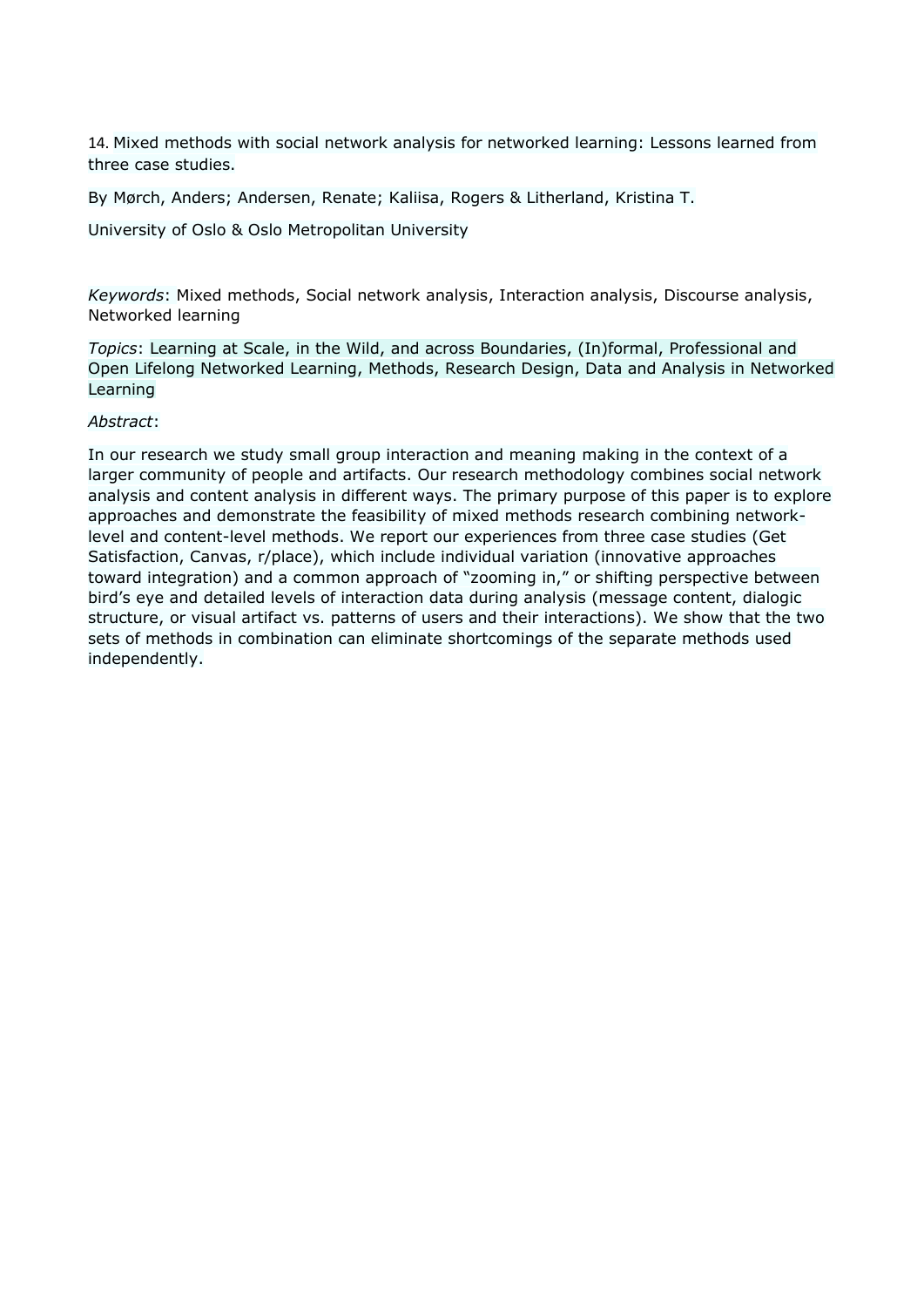15. Personal Networks supporting Workplace Learning - A Case Study in the Finnish Defence Forces.

By Pekkarinen, Otto.

Finnish National Defence University

Keywords: Workplace learning, Personal networks, Social network analysis, Egocentric network interview

Topic: Methods, Research Design, Data and Analysis in Networked Learning, Theories, Methodologies, and Design for Networked Learning

### Abstract:

This paper is a case study researching personal social networks and their meaning to individual-level learning processes in the workplace. The study was based on the knowledgecreation metaphor of learning. Employees' personal networks are seen as an important component of their learning potential and competence. Methodologically, the paper presents a relatively new technique of Social Network Analysis (SNA), namely, the qualitative egocentric network interview, and a new way of presenting research findings in visual form. The context of the study is the Finnish Defence Forces (FDF) and it was conducted in three companies of one brigade-level unit of the Finnish Army. An egocentric network interview was conducted with ten Non-Commissioned Officers (NCO). The interview data was analysed with qualitative content analysis, and the networks were visualised with the Cytoscape software. The egocentric network analysis showed that the people in the same company created a major support structure for the NCOs' workplace learning. However, nearly all NCOs had important network structures that were formed around their individual expertise and tasks. The networks varied considerably in size and composition, but had certain connecting features. The networks had three main components; one, the personnel of the NCO's own unit provided important social support. Two, every NCO had networks related to their own specific task, and three, some NCOs had networks formed through various stages of their life that were still active and useful in their current job. The different ways in which the networks enable and support workplace learning are discussed. In addition, some methodological issues of social network analysis are addressed.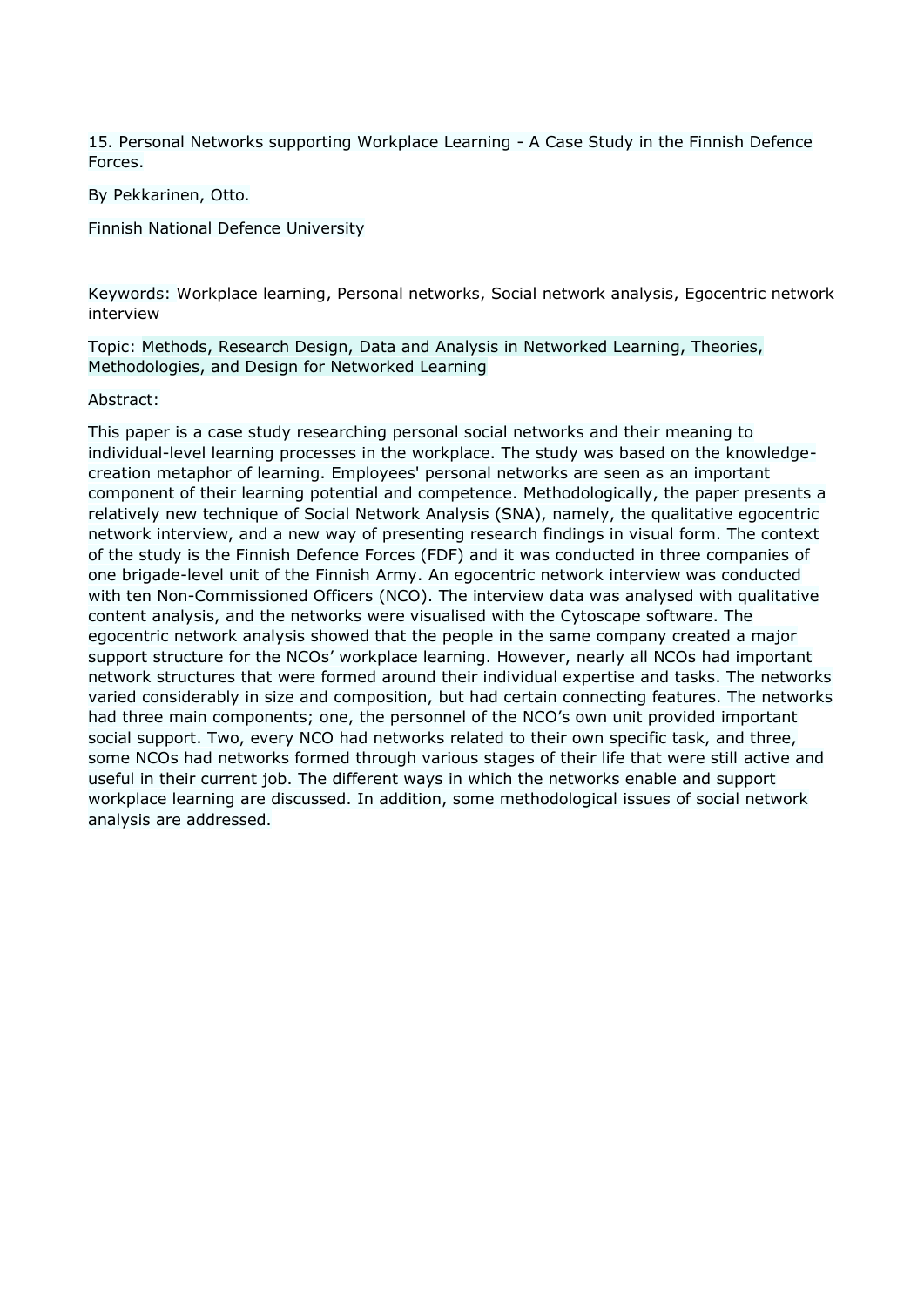16. A Framework for the Analysis of Personal Learning Networks.

By Fair, Nicholas.

University of Southampton

*Keywords:* Personal Learning Networks, Networked learning, Pedagogy, Methodology

*Topics:* Methods, Research Design, Data and Analysis in Networked Learning, Theories, Methodologies, and Design for Networked Learning

## *Abstract:*

This paper reports on research to map and analyse Personal Learning Networks (PLNs). PLNs are the total preferred connections to the different people, technological devices, services, and information resources an individual uses for learning activities in all learning contexts. Drawing from Education, Web Science, Digital Sociology and Network Science, a Framework was developed which conceptualises PLNs as egocentric interaction networks involving a mode, purpose and endpoint. Quantitative survey data was collected as part of a FutureLearn MOOC and in real-time converted by a bespoke mapping and visualisation tool into an online PLN map. Analysis indicates that regardless of any contextual factors, individuals interact nearly three quarters of the time via digital devices, and just a quarter of the time face-to-face or non-digitally. One third of those interactions are with smartphones, most often for the purpose of gathering information from web searches. Individuals also interact more frequently with non-humans than they do with humans. PLNs of apparently diverse groups display a considerable homogeneity and there is evidence of a Network Lifecycle, with a critical period of PLN growth occurring during the age of 18-25.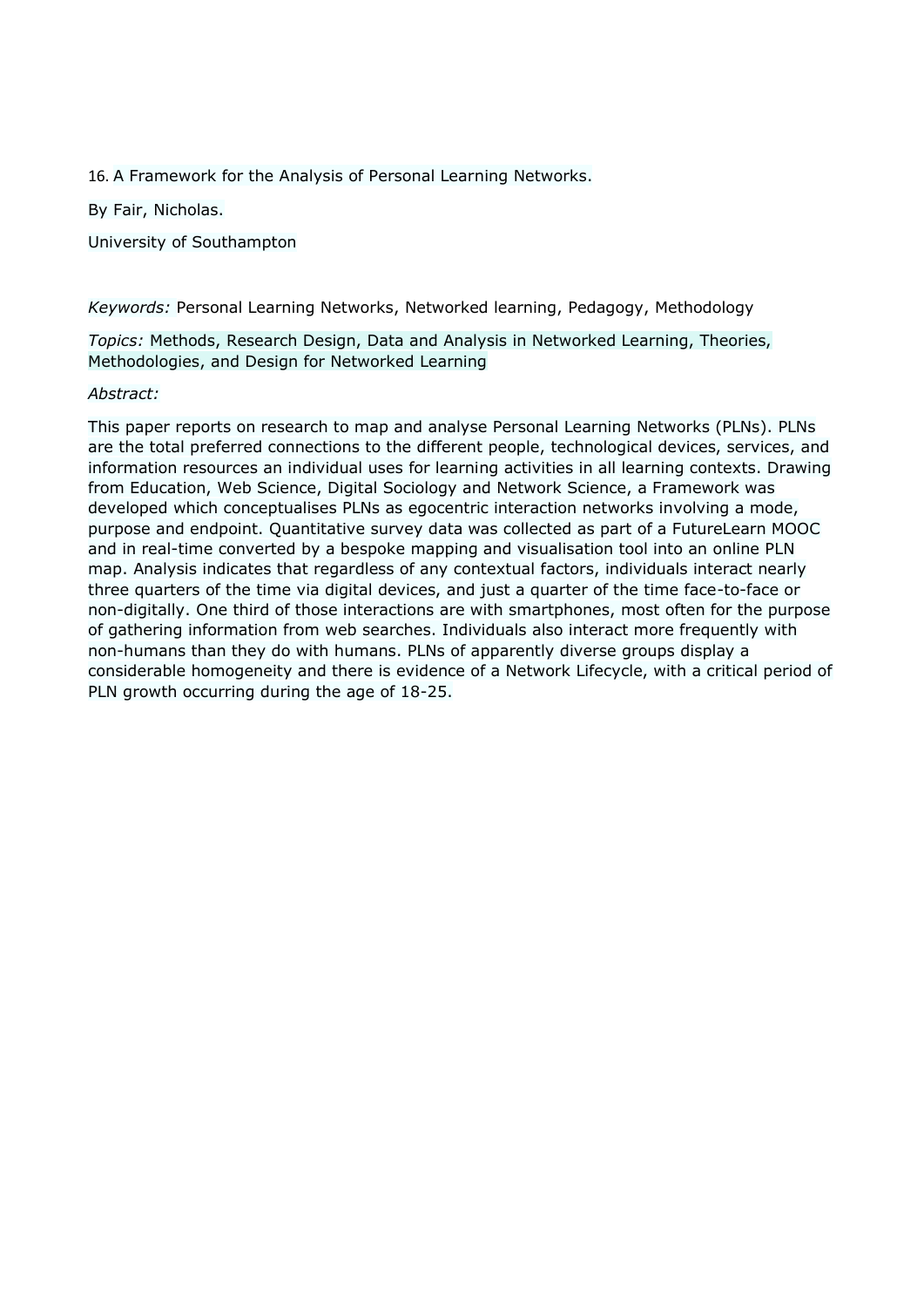17. Leadership and cooperation in Google Docs based group work – a video ethnographic examination of group work in a Danish upper secondary school.

By Olesen, Mogens.

University of Copenhagen

*Keywords:* Google Docs, Group work, Cooporative learning, Learning ecology, Affordance, Networked learning

*Topics:* Methods, Research Design, Data and Analysis in Networked Learning, Networked Learning Literacy and Agency, Philosophy and Educational Technology, Theories, Methodologies, and Design for Networked Learning

### *Abstract:*

This paper examines how Google Docs is used and affects group work in the classroom. Methodologically, the study applies video ethnography and focus group interviews with pupils in two first year classes at a Danish upper secondary school. Google Docs is a widely used digital tool at Danish upper secondary schools and has been associated with "considerable potential […] to serve as a platform for collaborative work" (Chu & Kennedy, 2011). However, contrary to these assumptions this case revealed that actual written collaboration on Google Docs was minimal. Instead, in all the examined groups, a dominating leader was identified that dominated the groups' work and writing.

Theoretically, the paper take inspiration from Networked Learning and its critical approach towards usage of digital technologies in education. This includes acknowledging that, increasingly, learning combines digital and non-digital forms, and that, generally, technology play an active role in learning (Hodgson & McConnell, 2019; Fawns, 2018). Also, perspectives on affordances (Gibson, 1979; boyd, 2014), socio-material interactions (Sørensen, 2009), and leadership (Goffman, 1981) provide insights into the group work analysis.

Video ethnographic method enables a detailed analysis of the group members' oral as well as written interactions in Google Docs, thus paying "attention to the whole ecology" of the group work settings (Bhatt, de Roock & Adams, 2015). The aim is to analyse the socio-material interactions in the groups, specifically the interactions between the pupils and Google Docs. This includes 1) how the pupils use Google Docs in relation to their group work, including how they combine oral and written communication, 2) how different leadership roles emerge, and 3) how the hybrid learning spaces (Ellis & Goodyear, 2016) afforded by the material surroundings in the group work settings seem to promote or inhibit collaboration within the groups. In specific, the case discusses how Google Docs configures space in a way that seems to afford cooperation (i.e. divided work among the group members with each person responsible for solving a different portion of the problem) rather than collaboration (i.e. coordinated, synchronous work activity on a shared problem). The final part of the paper will touch upon some didactical implications of the findings in the study.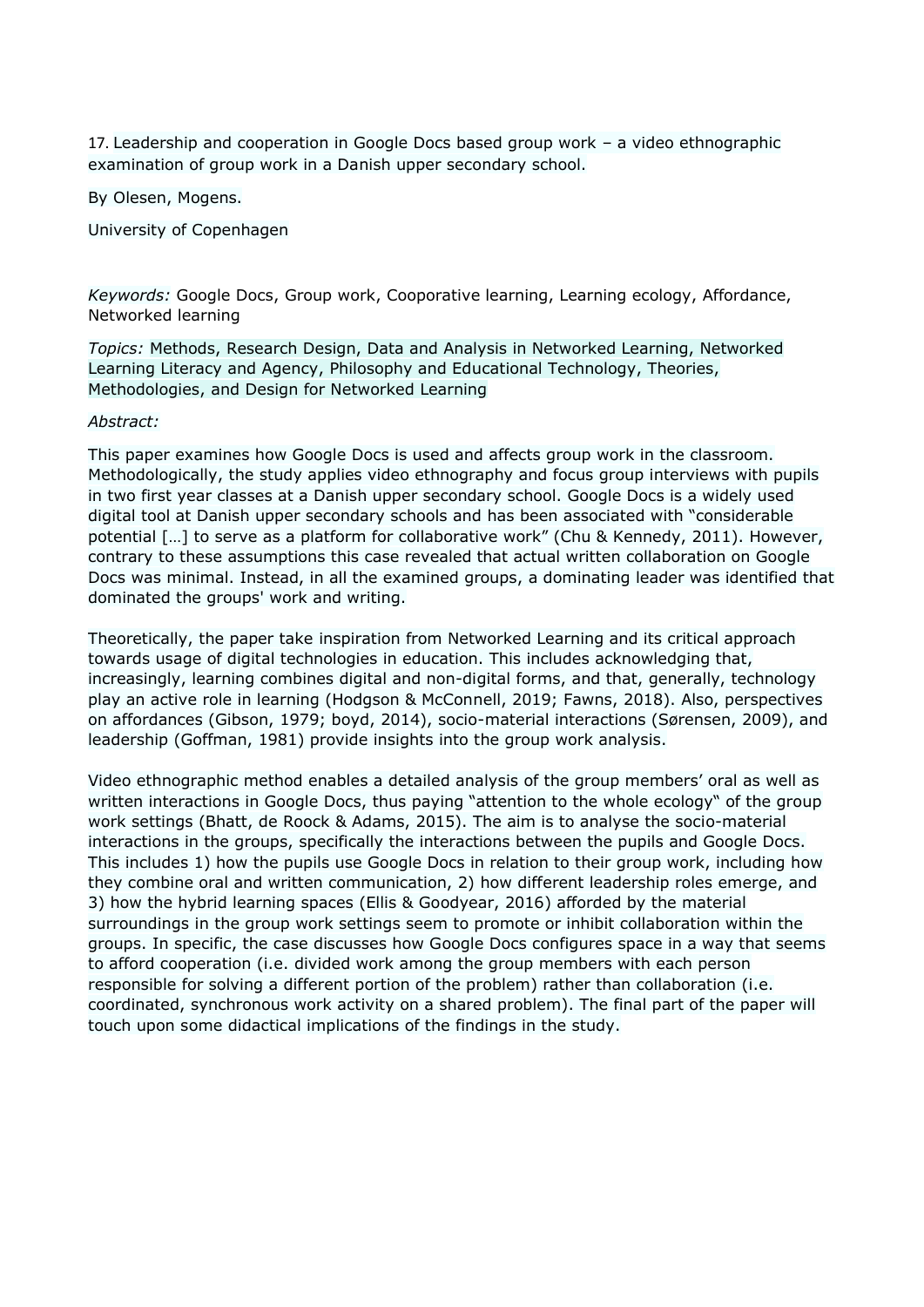18. Nurturing creative confidence and learner empathy: designing for academic staff development.

By Gachago, Daniela; van Zyl, Izak; Morkel, Jolanda & Ivala, Eunice.

Cape Peninsula University of Technology

*Keywords:* design thinking, academic staff development, higher education, blended learning, South Africa

*Topics:* Learning at Scale, in the Wild, and across Boundaries, (In)formal, Professional and Open Lifelong Networked Learning, Theories, Methodologies, and Design for Networked Learning, Transfer and Transformation of Knowledge, Practice and Networked Learning

### *Abstract:*

As a contemporary and boundary spanning approach, design thinking is gaining traction in higher education, but it has not yet been established in academic staff development. The aim of this study is to reflect on a recent staff development intervention on blended learning course design, aimed at promoting a 'design thinking mindset' among university lecturers. By analysing empirical data gathered through participant interactions, we discuss the implications and potential of design thinking for academic staff development. Data analysis shows an increased awareness of the complex and diverse student body, a recognition for interdisciplinary collaboration, mentoring and reflective thinking. Additionally, it is highlighted that adopting design thinking is not without challenges, which include the need for continued practice, securing departmental buy-in and upscaling initiatives. The findings emphasise the importance of creating a 'safe' space to experiment, modelling a designing-on-the-go approach, focusing on the iterative processes of (re)design, providing scaffolding for learning, making design thinking processes explicit, building a community of practice, regular feedback and maintaining the balance between playfulness and reflection. Success of such an intervention will rely on balancing the development of design thinking skills, a design thinking mindset and creative confidence.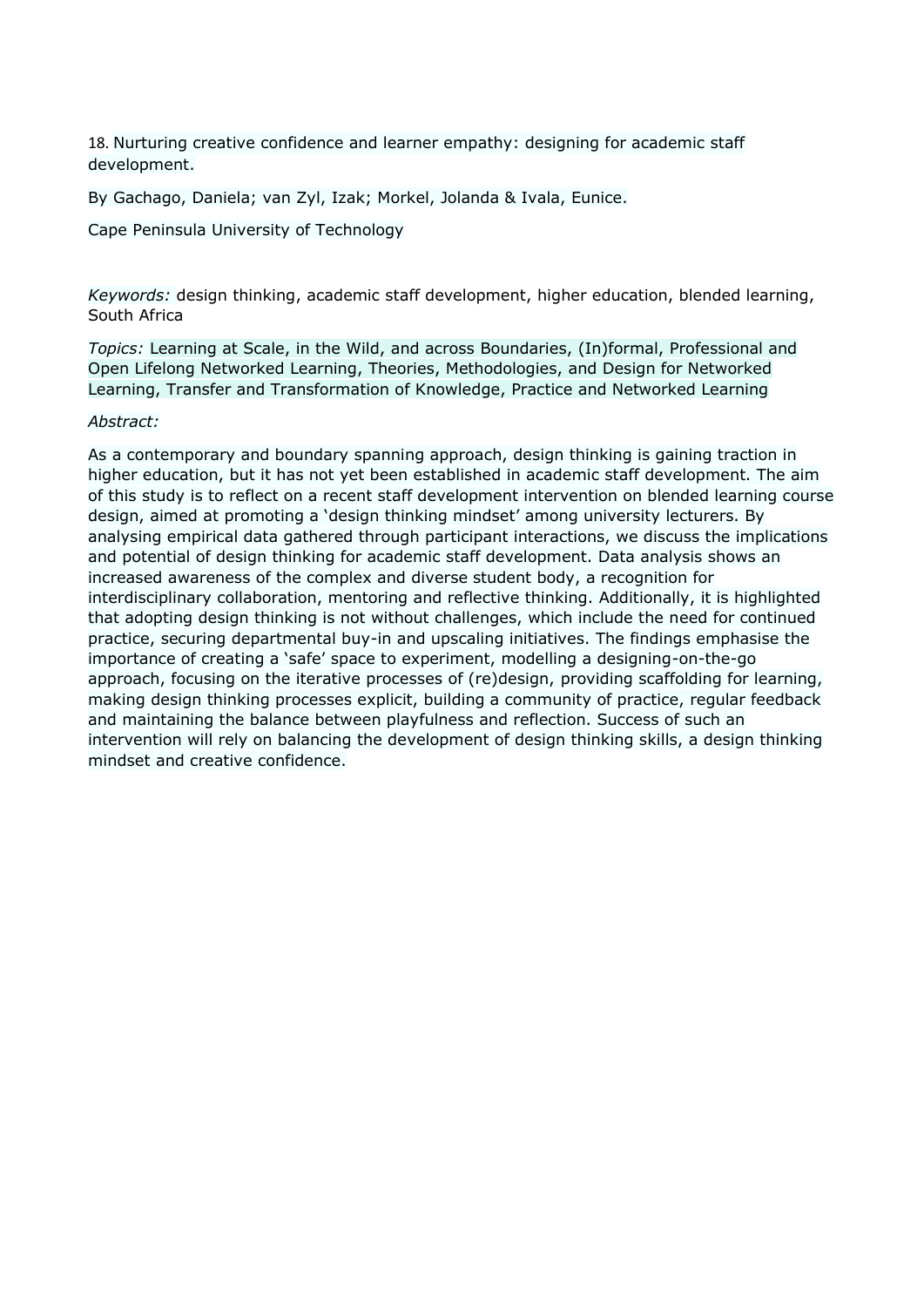19. Building a network for collaborative support in professional development.

By Håkansson Lindqvist, Marcia; Mozelius, Peter; Sundgren, Marcus; Jaldemark, Jimmy & Öhman, Peter.

Mid Sweden University

*Keywords:* Collaborative support, Networked learning, Professional development, Technology enhanced learning

*Topics:* Transfer and Transformation of Knowledge, Practice and Networked Learning

### *Abstract:*

This paper aims to explore and describe important steps in creating beneficial conditions for networked learning in a project in organisations. In the inception phase of the project, four important steps were identified: creating a common virtual space, the handshake, the initial support and the mentorship. It is concluded that all the four described steps are important for a successful establishment of a networked community of practice.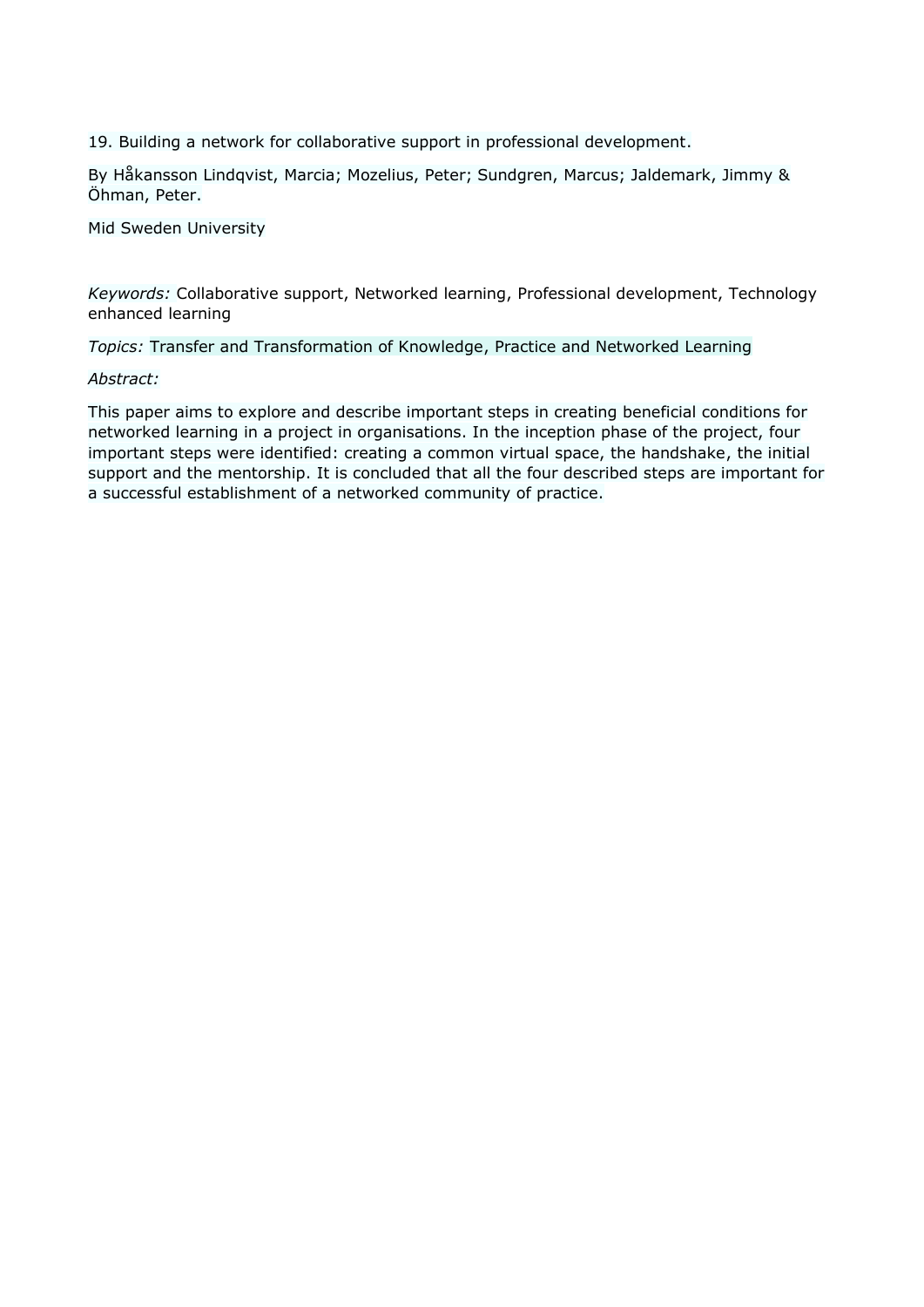20. Place-responsive principles of sustainable networked learning.

By Boyd, Sharon.

The University of Edinburgh

*Keywords:* Place-responsive, Sustainable education, Networked learning, Postdigital

*Topics:* Debates and Emerging Issues in Networked Learning (e.g. postdigital education, computational thinking, online activism), Learning on the Move; Places and Spaces for Networked Learning

## *Abstract:*

This work builds on the work of Hodgson and McConnell by extending the principles of networked learning to incorporate aspects of place-responsive pedagogy and sustainable education. Place-responsive education is traditionally situated within the outdoor education field, and invites a deeper recognition of the interwoven nature of learning. It aligns with a postdigital perspective of networked learning, embracing the complex entanglement of learners, environment, technology and everything else. Sustainable education focuses on the creative, participative and reflexive processes which underpin transformative pedagogies, recognising the importance of collaboration and time. The goal is learning to live sustainably as part of the ecosystem.

This extension of the principles was undertaken in order to strengthen the recognition of place and place-knowledge as part of the postdigital network, to find a way to give voice to the nonhuman participants in the learning environment. It will also demonstrate how networked learning is a sustainable educational approach. I will start by outlining the place-responsive framework that will guide the review of the principles. This will be followed by an overview of sustainable education, explaining what role this plays in networked learning and the importance in developing future-proof skills. Next, the eight principles will be extended, building on the framework. Finally, a case example will illustrate how this can be applied in practice.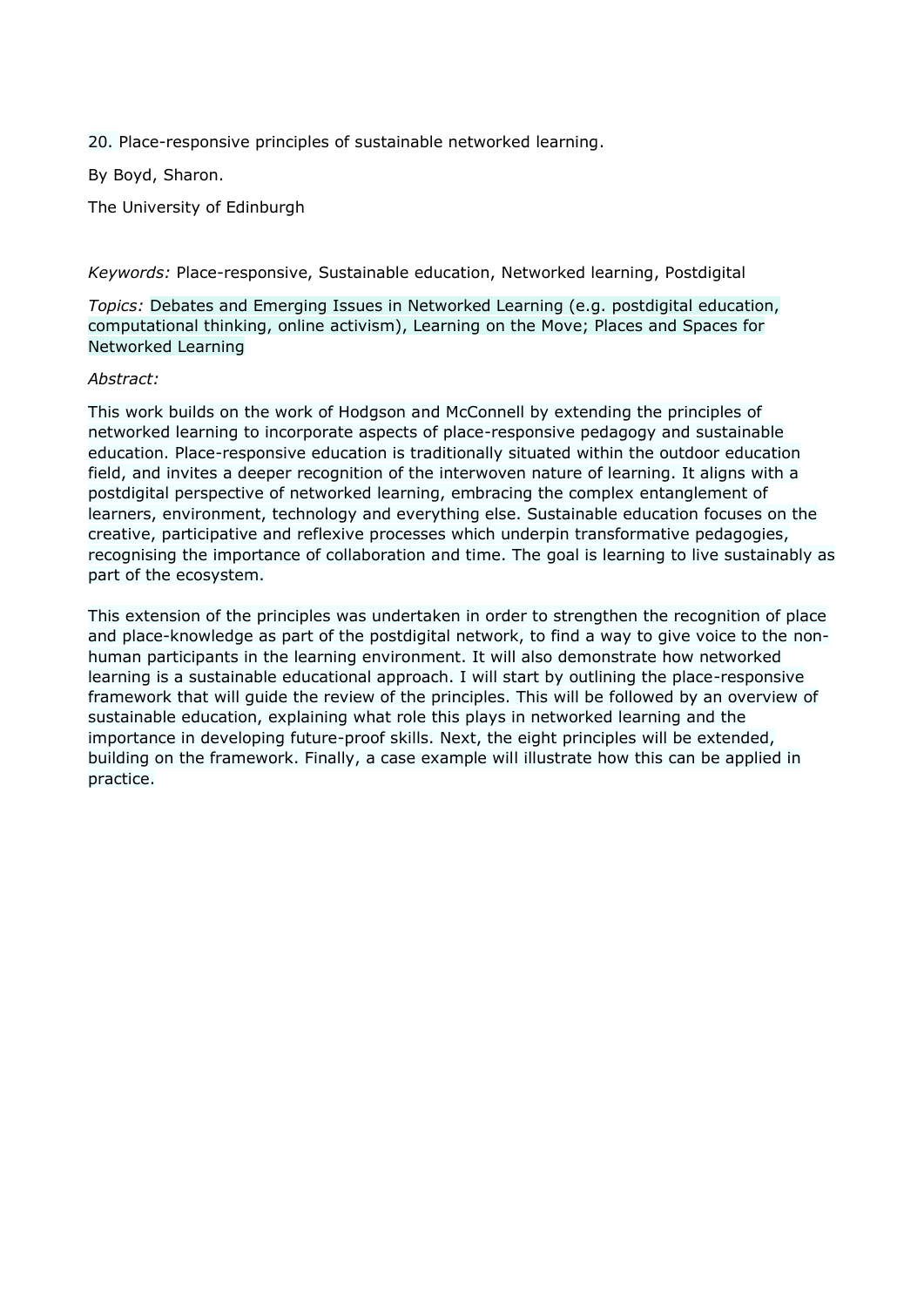21. Am I building a bubble around me? A phenomenographic study exploring students' perceptions of online personalised filters and information literacy.

By McDermott-Dalton, Geraldine.

Athlone Institute of Technology & Lancaster University

*Keywords:* personalised filters, information literacy, phenomenography

*Topics:* Debates and Emerging Issues in Networked Learning (e.g. postdigital education, computational thinking, online activism), Networked Learning Literacy and Agency

## *Abstract:*

For networked learning to be successful, students need good information literacy skills. These skills will enable them to move away from being "passive recipients of digitally distributed information" (Wiske, 2011) to become critical thinkers willing to challenge, discuss, collaborate and connect with other learners and teachers. This small-scale study uses phenomenography to investigate students' perceptions and experiences of personalised filters, which present a challenge for educators concerned with developing information literacy skills. Findings show that students are comfortable with filters to find basic information. However, for more complex ideas, students felt they needed to adopt sophisticated search strategies.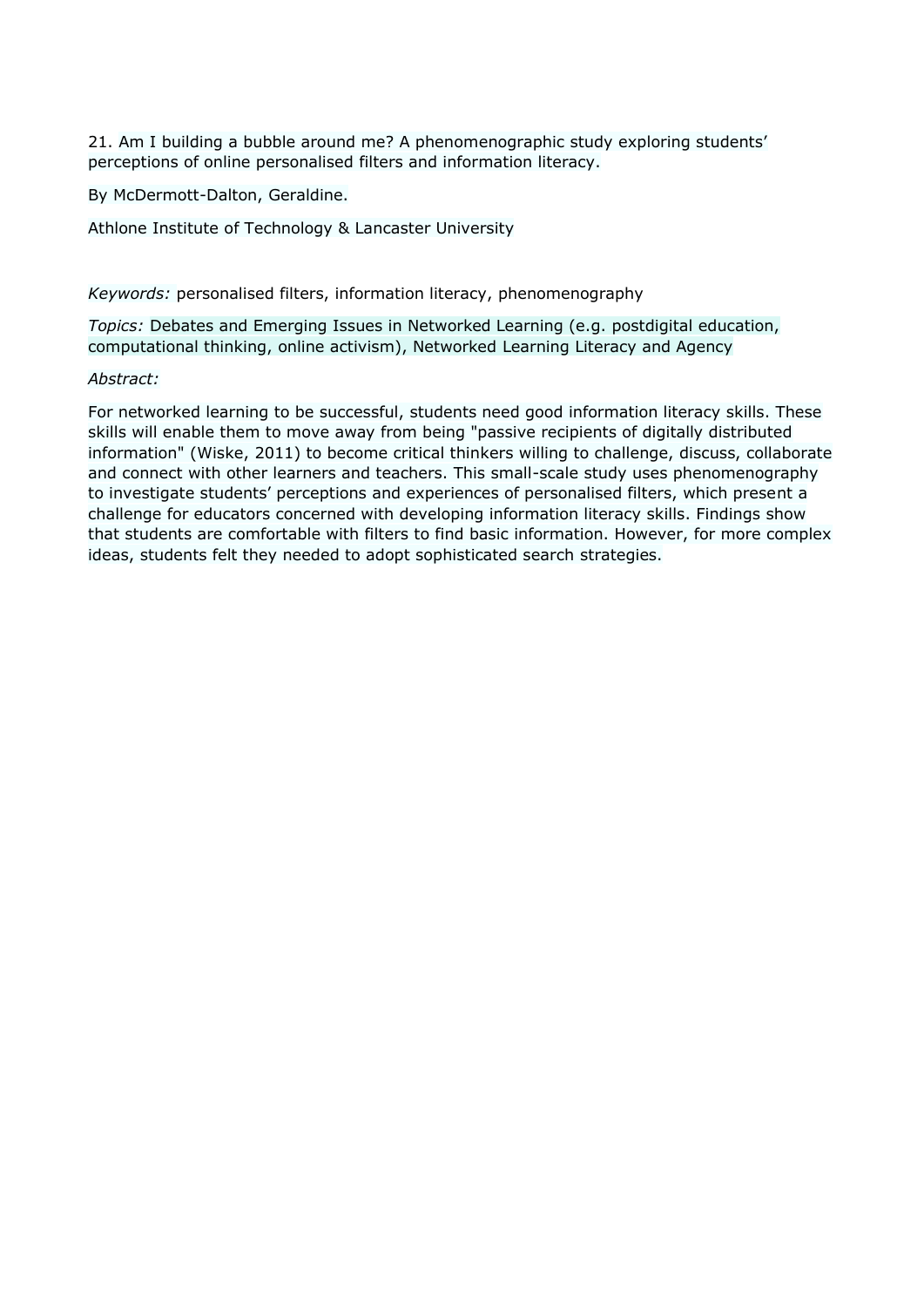22. No Size Fits All: Design Considerations for Networked Professional Development in Higher Education.

By Gachago, Daniela; Pallitt, Nicola & Bali, Maha.

Cape Peninsula University of Technology, Rhodes University & The American University in Cairo

*Keywords:* online professional development, academic development, faculty development, online learning, blended learning, networked learning, learning design, instructional design, design considerations

*Topics:* Learning at Scale, in the Wild, and across Boundaries, (In)formal, Professional and Open Lifelong Networked Learning, Learning on the Move; Places and Spaces for Networked Learning, Theories, Methodologies, and Design for Networked Learning, Transfer and Transformation of Knowledge, Practice and Networked Learning

### *Abstract:*

This paper develops a framework for design considerations that can be used to analyse or design networked professional development (NPD) in higher education (HE) contexts. The model was developed after reflecting on three professional development (PD) courses, each with facilitators who are academic developers across the African continent. Using a collaborative autoethnographic methodology (Bali, Crawford, Jessen, Signorelli, Zamora, 2015), the three authors reflect on design considerations for different forms of blended and online PD courses, based on their experiences of designing and/or facilitating these interventions and with PD more broadly. We argue that design considerations, such as context, have become more complex and that understanding the dynamics between them are important. We suggest that course designs can be positioned along a range of dimensions, namely: open/closed, structured/unstructured, facilitated/unfacilitated, certified/uncertified, with/without date commitments, homogenous versus autonomous learning path, content vs process centric, serious vs playful and individual vs collaborative. Our design considerations framework is not meant to judge courses or provide a formula for how best to design them, but rather to highlight how courses can be understood on each of the dimensions we identify, and how design decisions place a course in particular positions along the spectrum, depending on context. We noted some relationships among dimensions and links to learning theories. We also identified various tensions that arise in the design of NPD, such as between academic developers' pedagogical advocacy vs. usefulness, the need to maintain volunteerism without exploitation of affective labour, and the struggle to create spaces for agency within institutional rules.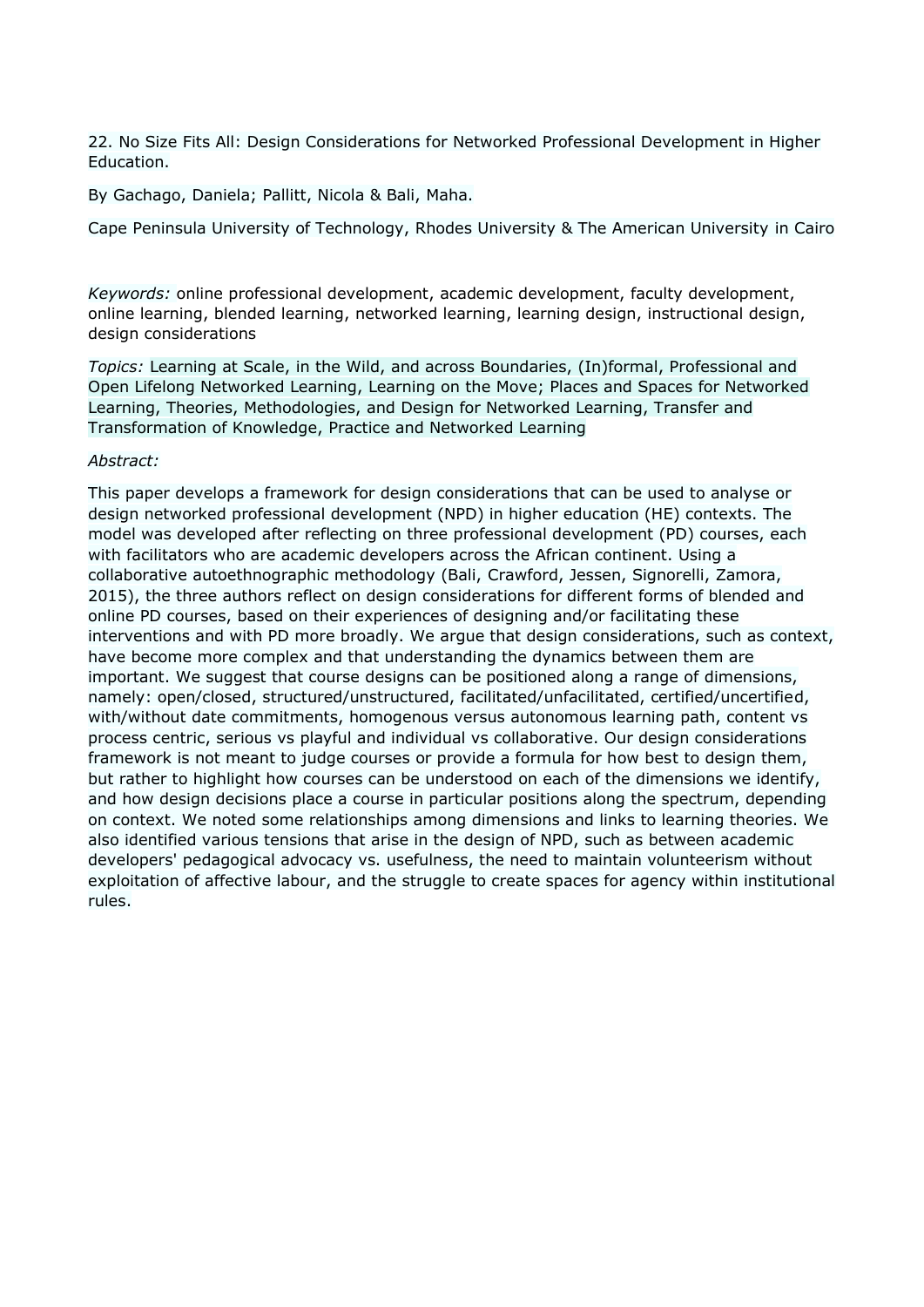23. Online Learning from the Peers in Higher Education.

By Sihvonen, Mika.

Tampere University

*Keywords:* Online course, Peer learning, Higher education, Peer assessment

*Topics:* Theories, Methodologies, and Design for Networked Learning

### *Abstract:*

The main reason for the research is to find out what factors affect the student's participation and engagement to peer learning in the university's online course. Today's higher education has a strong foothold in learning theories and pedagogical approaches that focus on collaborative learning, networking and working with peers. Now when digital technology and eLearning platforms have established their place in the infrastructure of educational institutions, we should have the keys to implementing modern education in practice. The hypothesis of the article suggests that we do not yet know how to exploit the capabilities of modern learning technology in a way that students can learn from their colleagues, peers. The practical objective of this article is to create information for planning online courses and organizing weekly tasks. The research data for this paper was drawn up from two different online implementations of the single university course. Students conducted a Moodle-based survey in which they were asked about the pedagogical approach and tools of the course. One aspect of the research is to increase the understanding of the students' opinions of peer activities in an online course. The theoretical background of the research is based on theories of active learning and learning communities. The research data are also reflected in the scientific literature on peer learning and peer assessment.

According to the results, students' opinions on peer learning are quite positive. Students are able to appreciate the learning opportunities offered by assignments and activities, which are open and visible to everyone during the course. Most of the students were not interested in peer assessment, but preferred feedback and grade produced by the teacher. Most of the students opposed the small group assignments of the online course. According to the data, students feared that their contribution was considered weak in the eyes of others in the course The results of this document underline the need for further research into peer learning in higher education. Many strategies that utilize collaborative learning may be useful, but there are still questions about the individual needs, fears and motivation of peer learning. In addition, it would be important to find a way to strengthen mutual trust through online courses.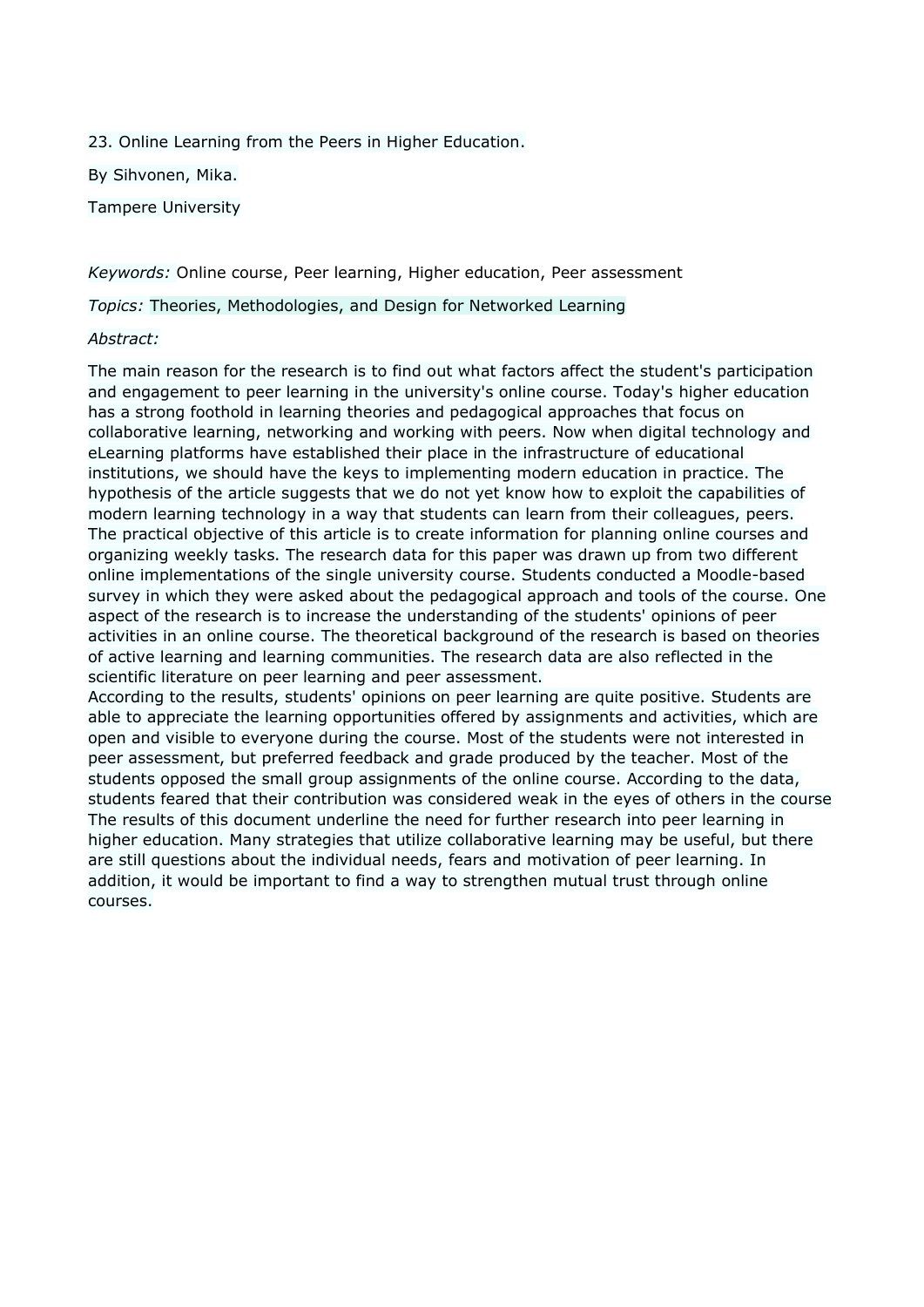24. A design layer to support self and social regulation processes of learning in MOOC

By Garcia, Iolanda; Maina, Marcelo Fabián & Barberá, Elena.

Open University of Catalonia

*Topics:* Learning design, Learning regulation, Self-regulation, Co-regulation, Socially shared regulation, MOOC

### *Keywords:*

Theories, Methodologies, and Design for Networked Learning

### *Abstract:*

Open, social and networked approaches to learning pose challenges for learners, who must assume the role of actively directing their own learning, in interaction and collaboration with others, in an increasingly complex environment. In this context, concepts such as self-direction and self-regulation of learning have attracted renewed interest as umbrella terms for a skill set and provisions that allow subjects to independently guide their own learning process and assume responsibility for it.

Moreover, many authors have pointed out various problems regarding MOOC design and quality from a pedagogical perspective. This raises the need for a greater and more holistic understanding of learning regulatory processes and for developing models and instruments to support learners in this regard.

This research aims to analyse how to support learning regulation processes as a whole in MOOC environments. This means paying attention to both social and individual dimensions of regulation, by studying how processes of self-regulation, co-regulation and socially shared regulation can be supported and promoted in this type of learning contexts.

To this end, we apply the methodology of design-based research in order to intervene directly in the pedagogical practice through an iterative cycle based on stages of design, intervention, reflection and redesign of a design layer to support learning regulation in a MOOC. In this paper we present the design of the regulation support layer proposed in the first research iteration. We begin by presenting its theoretical foundations and then describe the support layer that has been designed as well as the empirical case of an xMOOC were it has been implemented. Finally, some conclusions and recommendations for the design and practice of learning regulation in MOOC are drawn from the results obtained in the first research iteration.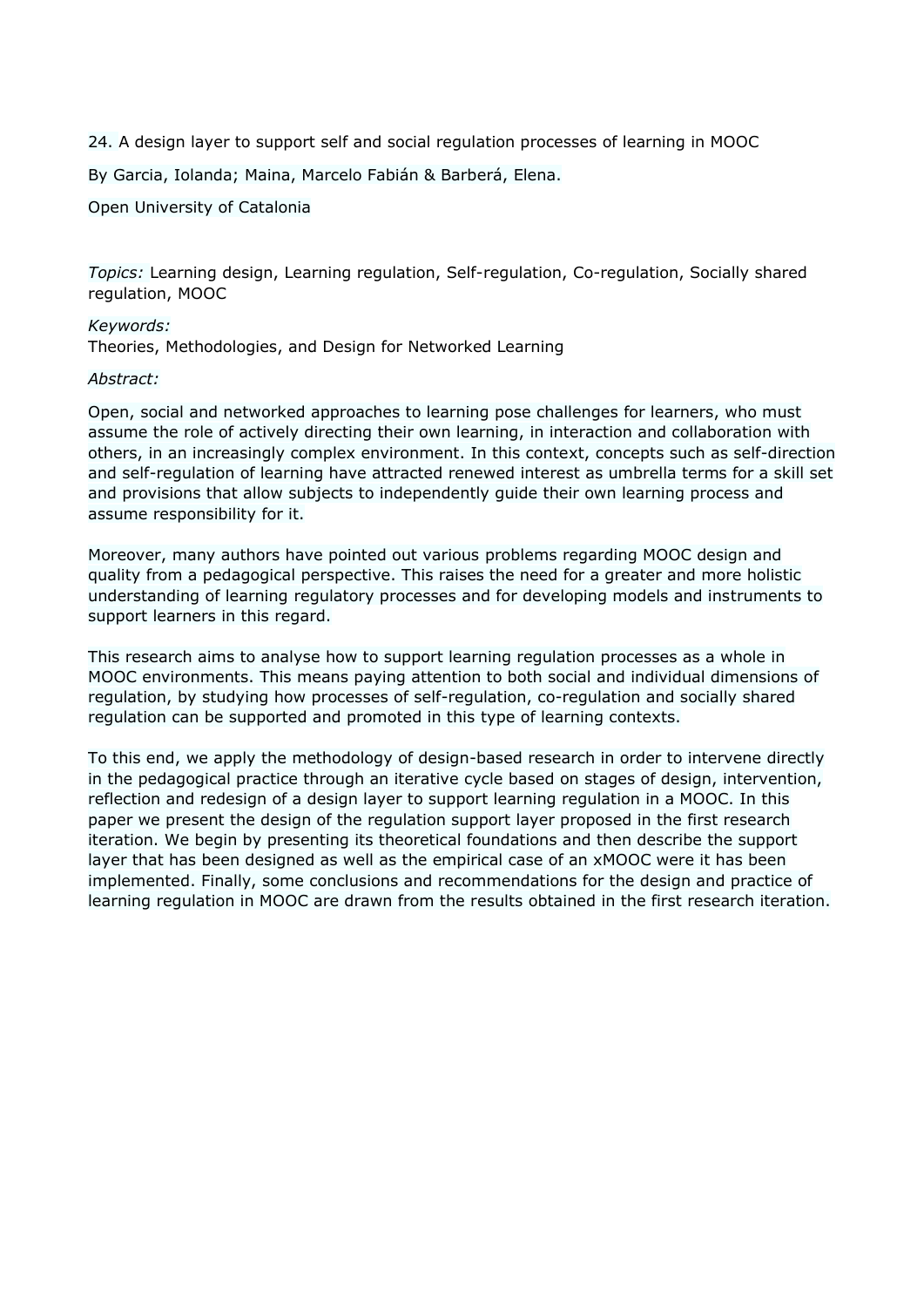25. Phenomenology and Networked Learning: mobilage glimpsed from the inside through an online focus group.

By Johnson, Mike

Cardiff University

*Topics:* M-learning, phenomenology, online focus group, methodology, networked learning, experience sampling method

*Keywords:* Learning on the Move; Places and Spaces for Networked Learning, Methods, Research Design, Data and Analysis in Networked Learning, Philosophy and Educational Technology, Theories, Methodologies, and Design for Networked Learning

### *Abstract:*

This paper arises from doctoral studies which adopted a multi-methods design which aimed to disclose being healthcare students using a mobile phone for academic work: the student and mobile phone, i.e. mobilage, was the unit of analysis. This paper picks up on a long-term but sparse conversation about the use of phenomenology to investigate networked learning. Reasons for the paucity of work in this area are explored, including the nature of questions that phenomenology seeks to engage: to unveil and convey pre-reflective human consciousness. I seek to supplement this gap, as I see it, in the literature by contrasting two arms of my thesis project: one relied on ten in-person encounters with informants and another an online focus group designed to gather information from within the informant's lifeworld. These two methods frame a discussion of the merits, weaknesses and fidelity of my approach to gathering data pursuant to hermeneutic phenomenology, i.e. considering the difference between methods where the researcher is or is not in the informant's immediate co-presence. Gadamer's horizon fusion metaphor is arguably easier to conceive of with informant and researcher co-located, where the setting and conversation is informal, perhaps typical of everyday mobile phone use. Ten such encounters were undertaken and analysed through repeated listening to audio recordings and phenomenological writing. In contrast, the online focus group lasted for three months with seven informants who never met physically. Informed by experience sampling methods, weekly trigger messages were posted for the group to respond to, ideally in situ.

Acknowledging that all data is mediated in need of interpretation, the paper reflects on the possible effects of data gathering at varying levels of temporal and interpretive proximity, or 'hermeneutic shades', between the researcher and the phenomena carried within data gathered, helping to condition what weight to afford information from different media. Van Manen's analytical method and goal of writing vocative anecdotes to convey aspects of the essence of a lived experience is considered against examples of direct accounts from the online focus group, one of which, it is argued, fulfils his criteria for phenomenological anecdotes. It is proposed that this demonstrates the potential worth of an online medium to not only supply data for phenomenological writing but arguably even represent phenomena without passing through the hermeneutic/analytical writing process.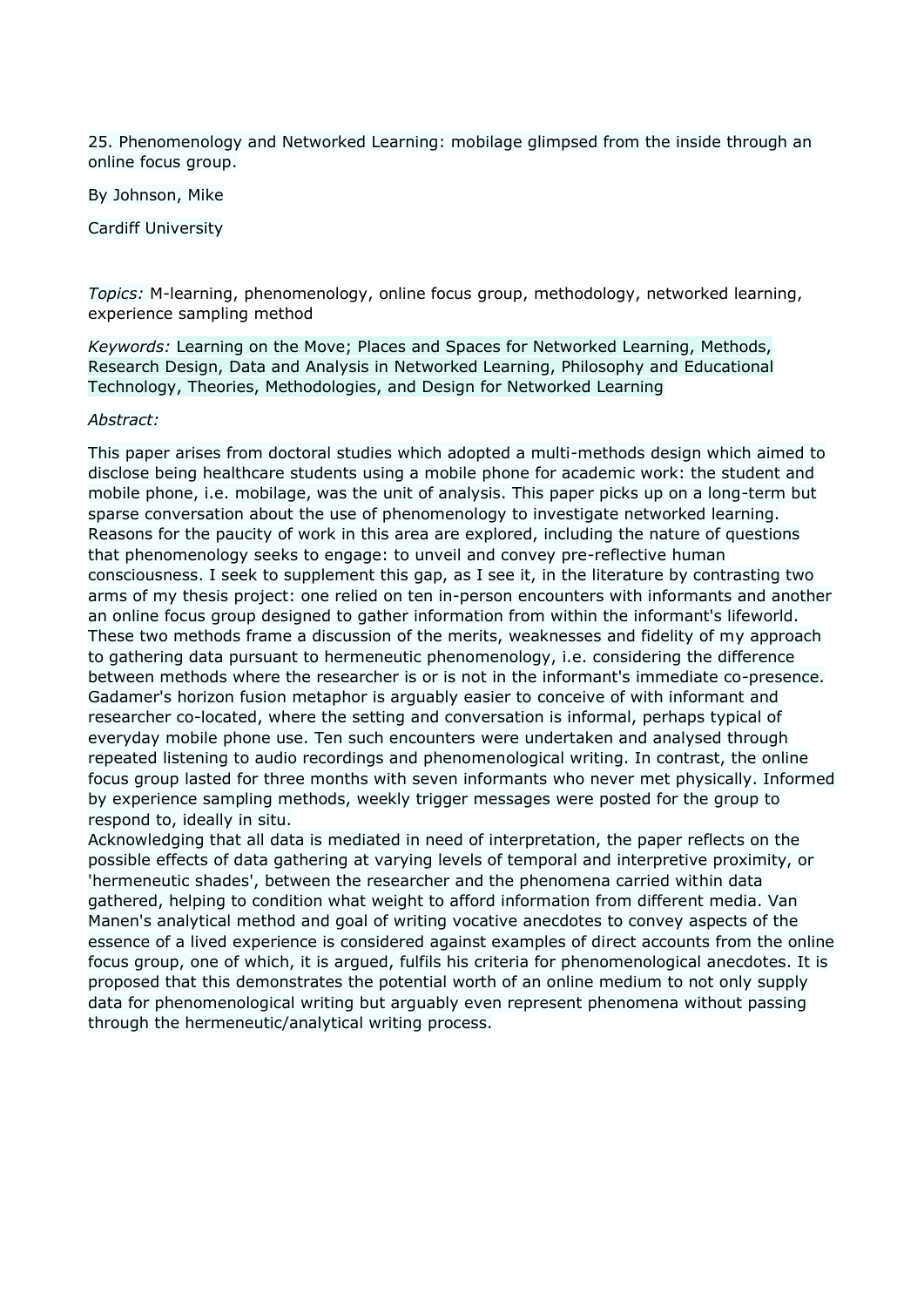26. Disciplinary digital capabilities of professionals: networked learning in engineering and management.

By Varga-Atkins, Tünde.

University of Liverpool

*Topics:* Digital capabilities, digital literacies, disciplines, signature pedagogies, curriculum design, professionals, engineering, management

*Keywords:* Theories, Methodologies, and Design for Networked Learning

### *Abstract:*

This paper is concerned with the digital practices of professionals, and the ways in which educators can support higher education (HE) students with successfully transitioning into professional life by developing relevant digital capabilities according to their disciplines. Digital capabilities have received significant attention in recent years, with various attempts made to develop digital frameworks to support curriculum design in HE. However, few studies have articulated these generic capabilities in terms of specific disciplines. This paper addresses the gap of disciplinary conceptualisations of digital capabilities by exploring how they are planned in HE curricula in two professional disciplines, engineering and management. Originality of the study is achieved in part through a conceptual framework that weaves together Shulman's notion of signature pedagogies with JISC's Digital Capability Framework (DigiCap). The study employed a multiple-case study methodology with each discipline as a case, and four undergraduate/postgraduate modules as the units of analysis, drawing on documentary sources, and academic, professional and student perspectives via interviews and focus groups. The research design section presents a practical manifestation of this conceptual framework in the form interview questions, which is one main outcome of this study. The study offers insight into the digital capabilities in engineering and management education, as well as the digital practices of engineers and managers. Findings report on which digital capability elements are prioritised, and how, in the two professions, followed by a discussion of their most distinct, 'signature digital capabilities'. These indicate that the development of digital capabilities is aligned with the respective discipline's signature pedagogies. In engineering, digital problemsolving and collaboration/communication, followed by data and information literacy, appear to be most prominent. In management, data and information literacy overlap with problemsolving, and, together with digital content communication, form its prominent digital capabilities. The study also identifies management's overarching signature digital capability. The paper argues that simply just using a descriptive, typological framework (e.g. DigiCap) is not sufficient to identify signature digital capabilities of a subject without tending to their disciplinary aspects. It is the combination of a typological digital capability framework through the lens of signature pedagogies, which can be effective in identifying disciplinary digital capabilities.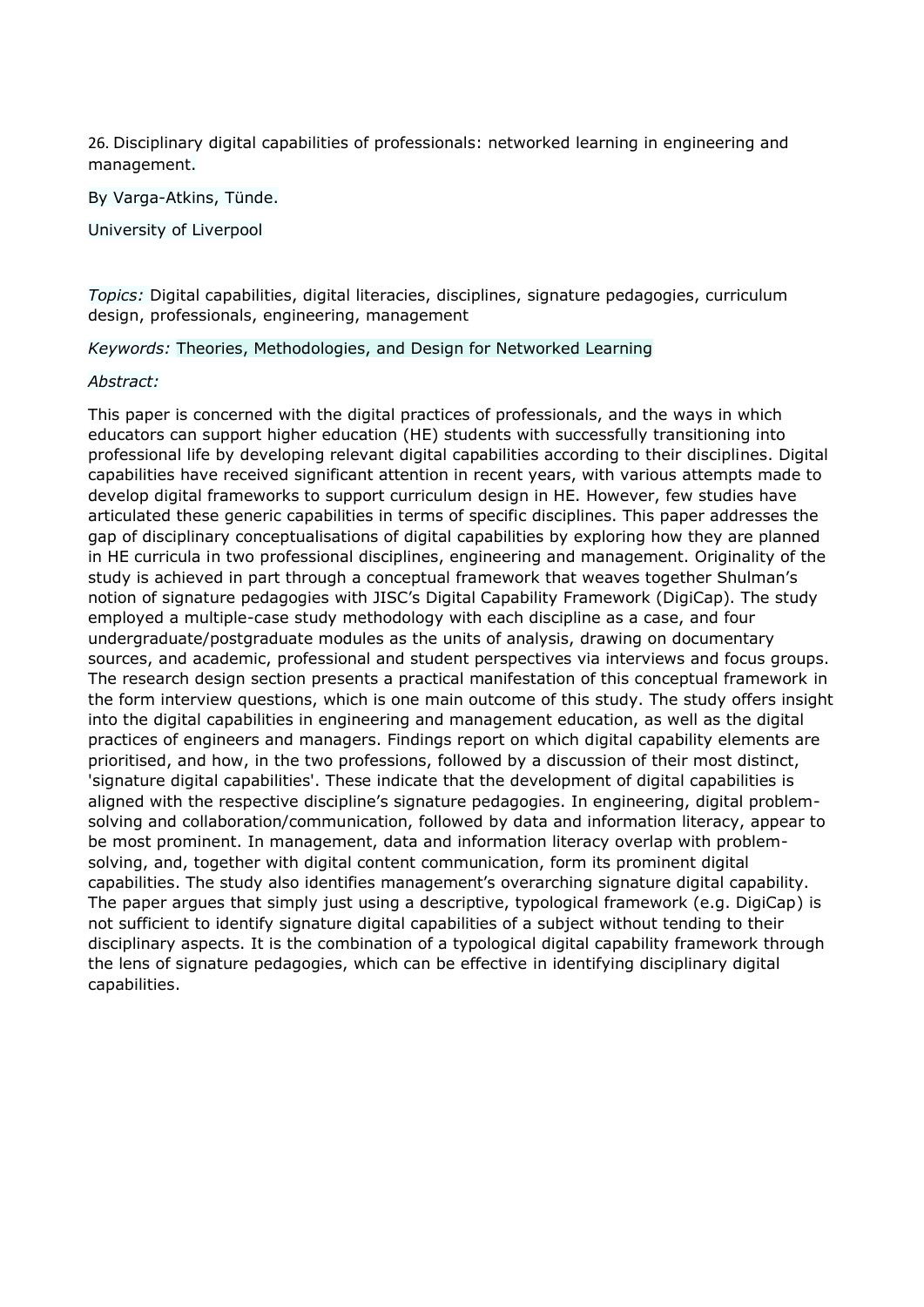27. Development of a Design Matrix for ICT-based Boundary Crossing in Dual VET.

By Riis, Marianne; Rasmussen, Carsten Lund & Brodersen, Anna.

University College Absalon & Copenhagen University College

*Topics:* VET, boundary crossing, boundary objects, ICT, Educational Design Research

*Keywords:* Transfer and Transformation of Knowledge, Practice and Networked Learning

### *Abstract:*

Research on networked learning is concerned with finding new and productive ways of connecting people and their practice across boundaries in different contexts. Particularly in dual Vocational Education and Training (VET), there is a need to focus continuously on learning in and between boundaries of domains, practices and the school-workplace contexts. Information and Communications Technologies (ICTs) have been proposed as artefacts that enable mediation and bridge the gap between different boundaries.

In this paper, we present findings from a research project aimed at understanding Danish VET teachers' use of ICT as boundary objects in relation to boundary crossing activities. In the first phase of the research project, interviewed VET teachers pointed to the need for new materials directed at the planning stage in their work with design for boundary crossing. As part of the research project a design framework, including design principles and a design matrix that focuses on boundary crossing mediated by ICT-based boundary objects, was developed and tested. While the research project has been designed as a multiple case study, the development and testing of the design matrix has been inspired by Educational Design Research (McKenny & Reeves, 2013). Theoretically, the research project is founded on a sociocultural perspective with research on boundary work, boundary crossing and boundary objects (Akkerman & Bakker, 2012, 2011a, 2011b) and research on mediating artifacts (Henningsen & Mogensen, 2013) as the backdrop. By way of combining four dialogical boundary crossing activities (identification, coordination, reflection and transformation) with four main affordances (documentation, simulation, construction and interaction) of the ICTbased boundary objects, the design matrix was developed and tested in three iterations.

Selected findings show that the participating Danish VET teachers do not fully realize the potentials of using ICT-based boundary objects in their boundary work. Our data show that the VET teachers designed ICT-mediated activities aimed at boundary crossing through identification, coordination and reflection, whereas data point to no activities directed towards transformation. In terms of ICT-based boundary objects, the VET teachers were mainly focused on ICTs that afford documentation with sparse focus on construction and interaction. In the conclusion we point to possible explanations as to why the VET teachers' use of ICT in boundary work is relatively limited and finally, we suggest further research.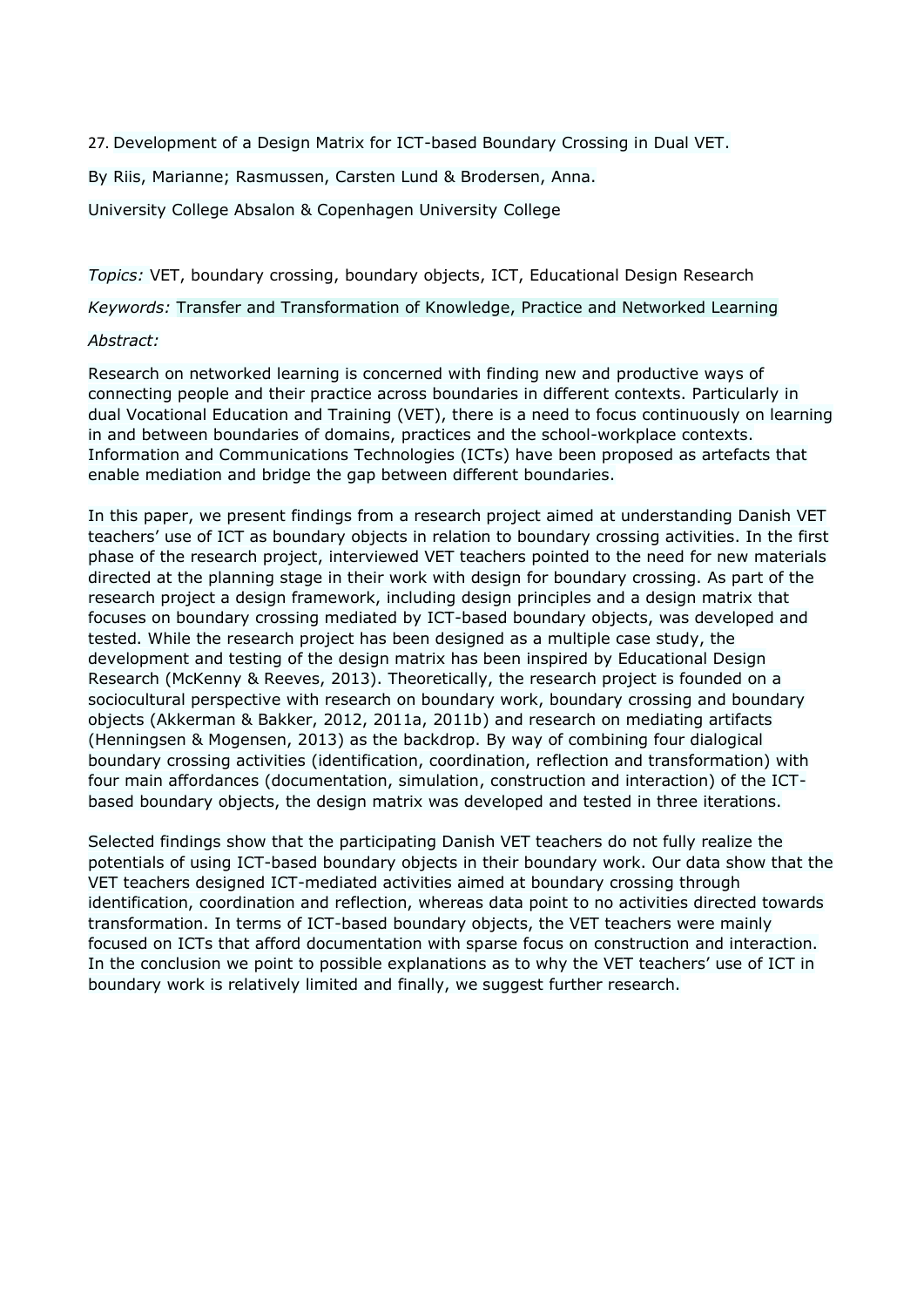29. Global learning through the lens of criminal justice.

By Ramson, Amy.

Hostos Community College

*Topics:* Collaborative Online International Learning, global knowledge competencies, comparative criminal justice, employment skills for community college students

*Keywords:* Transfer and Transformation of Knowledge, Practice and Networked Learning

### *Abstract:*

My research involves piloting a networked learning pedagogy, Collaborative Online International Learning (COIL), in an introductory criminal justice course at an urban U.S. community college. COIL involves the collaboration of professors from universities in different countries in creating assignments and projects, which their students collaboratively undertake. The networked learning values that are manifest in COIL are collaboration, group work, discussion, student ownership of learning, and navigating difference. I am partnering with a professor teaching an international criminal justice course at a university in The Hague. Through three assignments, we aim to develop student global learning competencies and increase student awareness of the existence of different criminal justice systems in the world. We are exploring certain aspects of global learning, including global self-awareness, perspective-taking and understanding cultural diversity. The students use "WhatsApp" and Skype technology to collaborate and the technology used to showcase the student work is Padlet, an online virtual bulletin board designed for students and teachers to collaborate and reflect and share videos, photographs, and written material. I will conduct assessment of my students' development of global knowledge and cognizance of diverse criminal justice systems using a qualitative methodology, administering pre and post-COIL reflective surveys. Data collected in the pre-COIL survey will be compared with the post-COIL survey and analysed using the American Association of Colleges and Universities' Value Rubric for Global Learning. The pre-COIL questions are designed to explore student expectations of the COIL assignments and collaboration with peers in a university class outside of the United States; and student awareness of differences in how criminal matters are handled and judges in other countries. Student responses will establish the foundation upon which to assess growth and transformation over the course of the semester for the students themselves and the professor. The post-COIL questions are designed to facilitate reflection of discoveries that students make about themselves and about the students abroad and the influence of cultural background on their interaction. Additional questions aim to explore differences and similarities in how students in the U.S. and abroad define justice and how it is applied in different jurisdictions.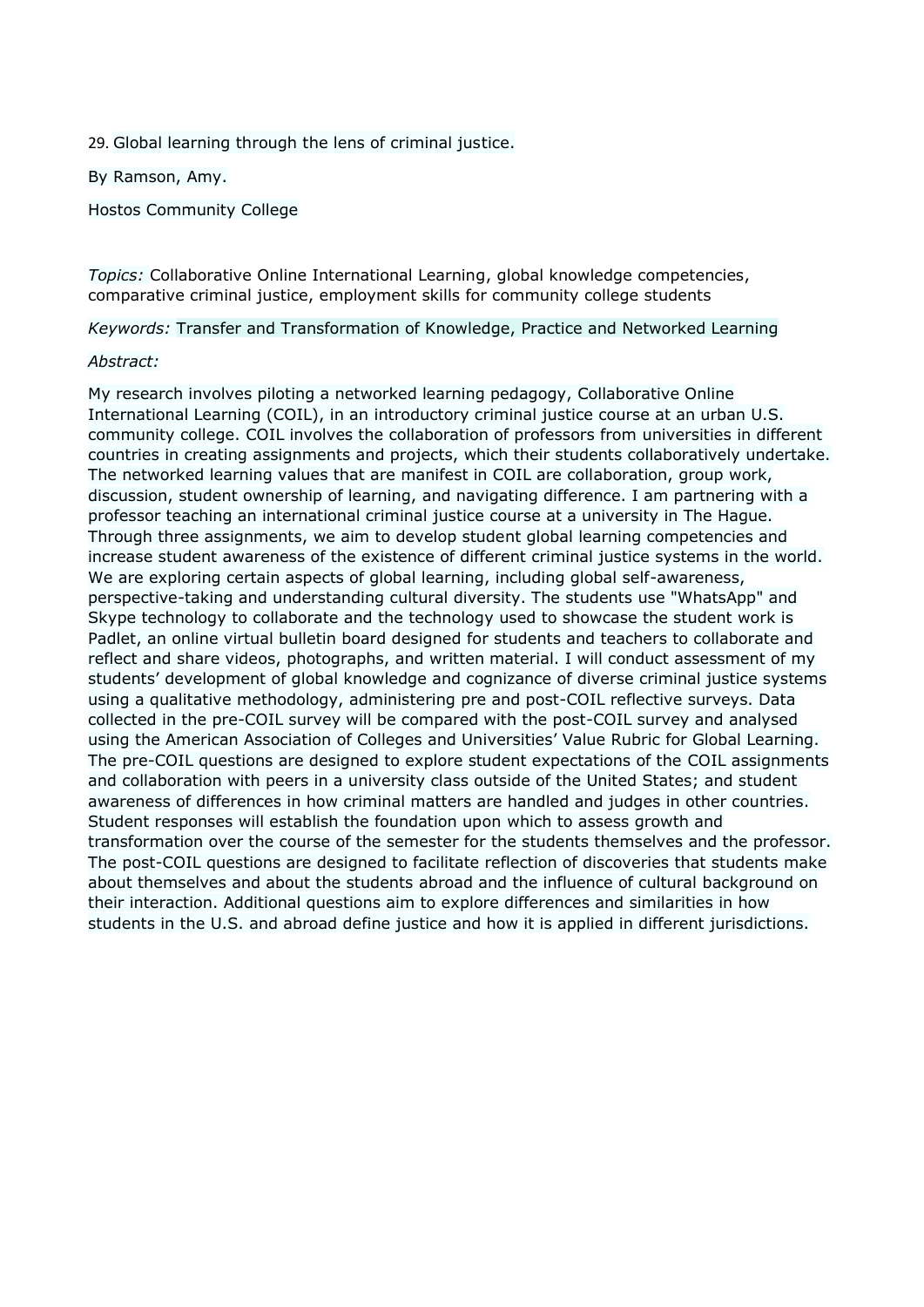30. Educational materials as collaborative design space?

By Bülow, Morten Winther & Nørgård, Rikke Toft.

Aarhus University

*Topics:* collaborative design, teacher collaboration, cocreated materials

*Keywords:* Methods, Research Design, Data and Analysis in Networked Learning, Theories, Methodologies, and Design for Networked Learning

### *Abstract:*

The study presented constitutes the first step in a research project aiming at gaining more insight into the processes of creating educational materials through collaborative design space. Additionally, it focuses on the possibilities of and challenges involved in creating valuable and meaningful educational materials drawing on teachers' remix practices. The purpose is to inquire into how teachers' collaborative interaction with educational tools may inform ongoing improvement of the courses and materials, which may be included in design of contextualized learning paths.

Taking existing theories and knowledge as a starting point, we designed a triangulated methodology using a combination of questionnaires, interviews and user behaviour data focusing on the use of the CourseBuilder as a collaborative space. The article centres on the possibilities and barriers of developing a collaborative design space that enable (re)design of digital educational materials, taking into account teachers' interest in: 1) designing their own teaching materials, 2) working professionally with the redesign and remixing of materials from many different sources, and 3) adapting them to the many contexts in which materials of this type are included.

This article should be seen as a first step towards a deeper understanding of opportunities and challenges within teachers' cooperation on designing, sharing, redesigning and resharing teaching materials. It shows that there is a high degree of acceptance of digital teaching materials among teachers of upper secondary schools in Denmark. Also, there seems to be a collaborative culture, where the majority of teachers indicate that they already collaborate professionally on course planning and see advantages connected with these practises.

In prior research, several factors promoting adoption of virtual collaboration are mentioned such as teachers' digital skills, professional development through courses, allocated time and integration of tools that allow teachers to enter into re-design networks with colleagues. At all the institutions participating in our study, there is a supportive environment regarding the use of CourseBuilder. However, several factors were identified that indicated that CourseBuilder is not the ideal version of a design collaborator. Although the necessary factors for a successful collaborative environment are present, somehow there seems to be a missing link in the fulfilment of CourseBuilder as collaborative design space. Overall, there are collaborative supportive environments at the specific institutions - but the productive remix practices are not facilitated by CourseBuilder, despite design intentions and layout.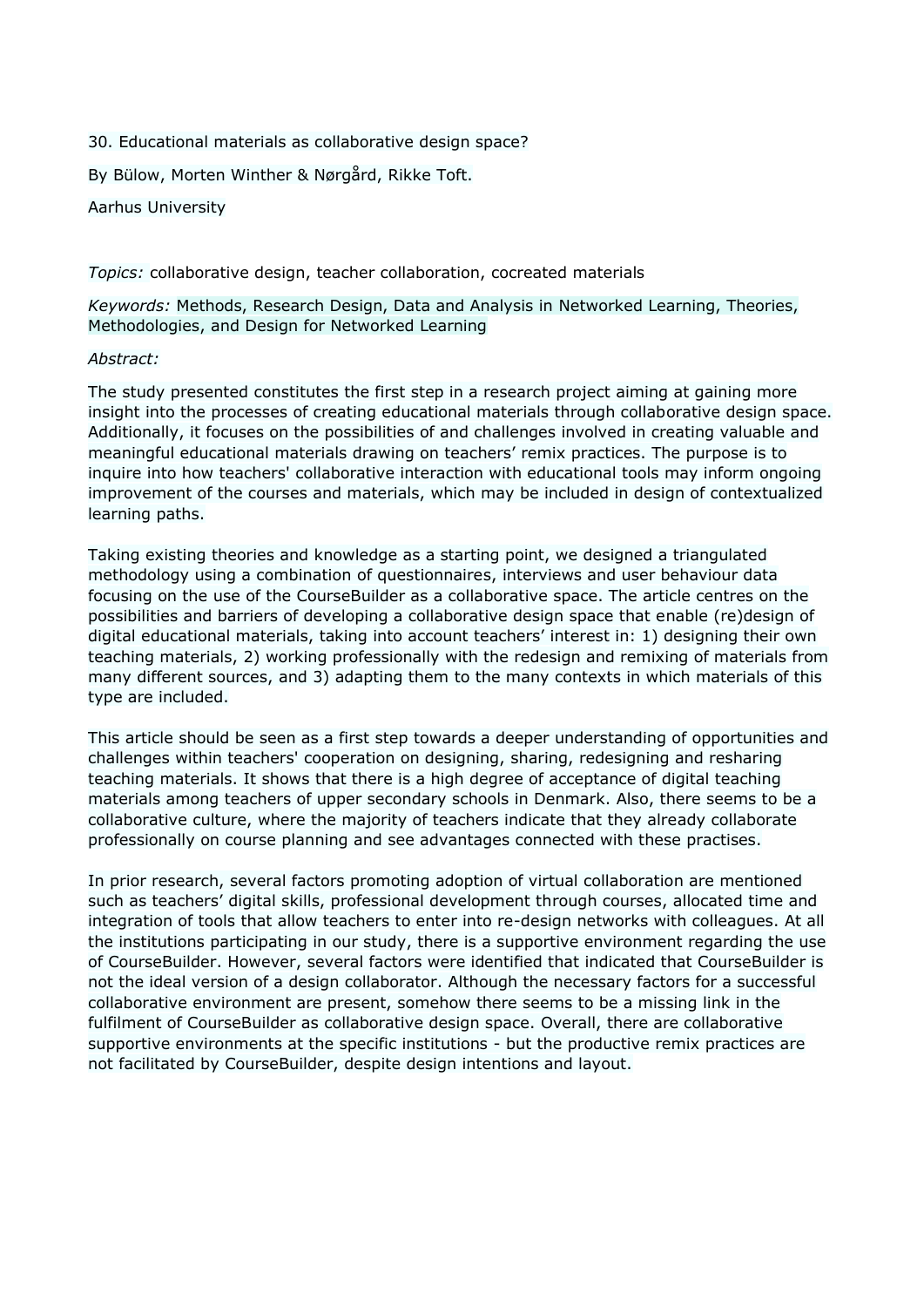31. Supporting knowledge transformation with Teams-mediated networked learning.

By Bonderup Dohn, Nina; Nielsen, Maja Louise & Hansen, Stig Børsen.

University of Southern Denmark

*Topics:* transfer, knowledge transformation, Microsoft Teams, design principles, networked learning

*Keywords:* Theories, Methodologies, and Design for Networked Learning, Transfer and Transformation of Knowledge, Practice and Networked Learning

### *Abstract:*

Transfer between school and education - and more generally between persons' life practices is a recurring issue within educational research. On the one hand, very generally speaking, the possibility of transfer is a prime rationale of the educational system - students are supposed to learn within education "something" which they can then use later in other contexts. On the other hand, theoretical and empirical research combine to question transfer both as a concept and as an empirically occurring phenomenon. This short paper reports on an ongoing Design-Based Research project with educators at Business School. The outset for the project is the combination of a practice problem, experienced at Business School, and the present authors' research interest in developing theoretically sound, operationalizable design principles to support students in learning to perform transfer and knowledge transformation. The practice problem at Business School concerned the limited degree to which students (in their educators' experience) make use of their learning at school in their internship practice. The Design-Based Research project concerns the development and evaluation of design principles focusing on networked learning in mediator activities to facilitate students in performing transfer between school and internship. Microsoft Teams has been chosen by Business School as the ICT platform to support the networked learning activities. We are inspired by a moderate situated learning approach to transfer which emphasizes the role of framing, the sense-making of the individual, the significance of anchorage of activities in primary contexts and of developed patterns of participation, as well as the thesis that context-dependency is itself contextdependent. Informed by this approach in combination with insights from networked learning research, we have formulated three design principles together with the educators at Business School. The design principles address the practice problem identified by Business School educators and take into account the aims of the educators as well as results from a pilot study. Through the Design-Based Research study the following research question and sub-questions are investigated: How can Teams-mediated networked learning support students at Business School in transfer and transforming knowledge between school and internship? What are design principles for Teams-mediated networked learning to support knowledge transformation? What knowledge transfers and how does it transform in Teams-mediated networked learning for Business School students traversing between school and internship?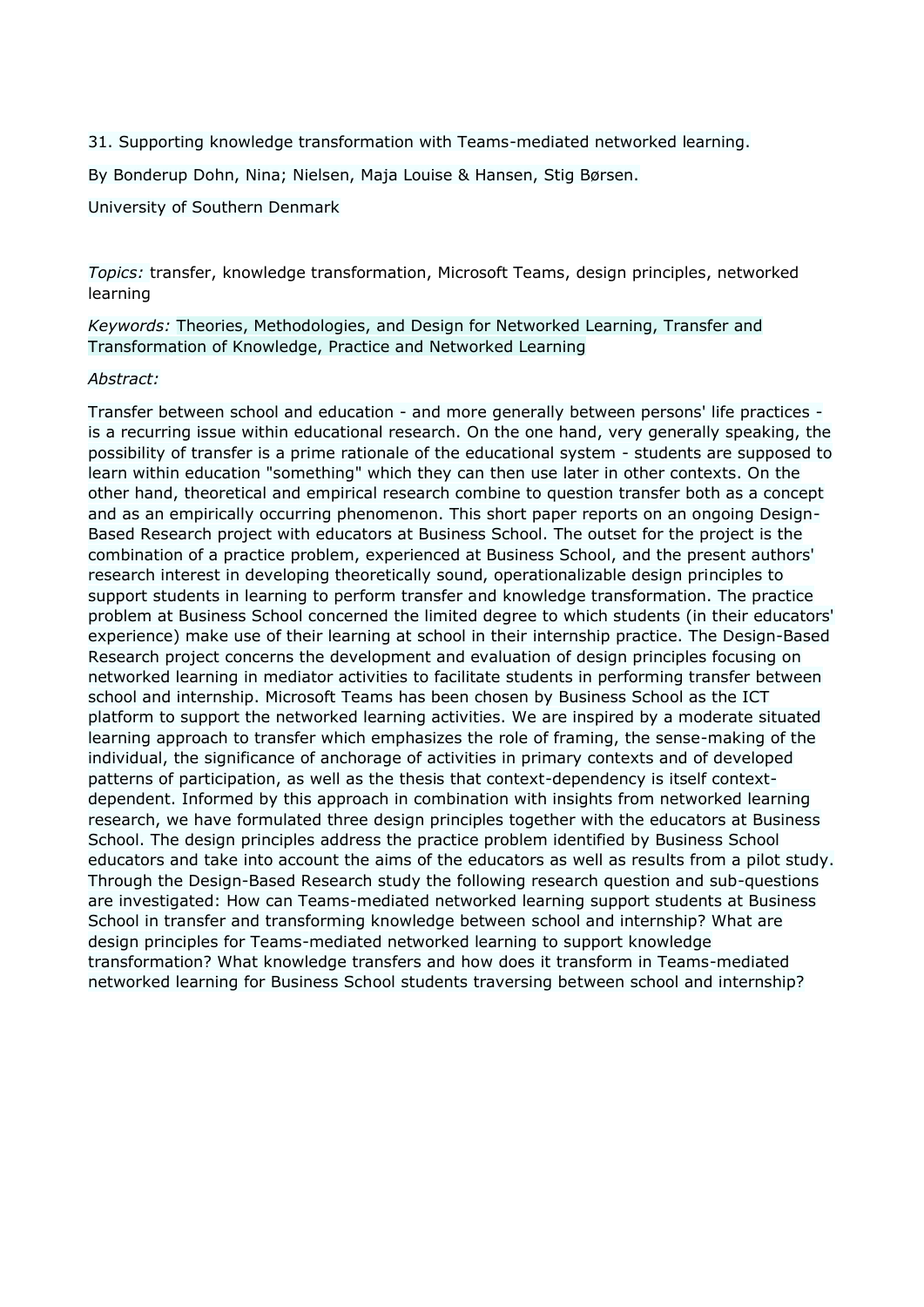- 32. The blockchain university: disrupting 'disruption'?
- By Jandrić, Petar & Hayes, Sarah.

Polytechnic of Zagreb & University of Wolverhampton

*Topics:* disruption, education, networked learning, platform, blockchain, ideology, trust

*Keywords:* Debates and Emerging Issues in Networked Learning (e.g. postdigital education, computational thinking, online activism)

### *Abstract:*

This paper explores the promise of disruption of higher education offered by latest platform technologies - a combination of mobile applications for connecting teachers and students and blockchain technology for secure transactions of information and money. We start with a brief examination of several generations of technological disruptions arriving from the Silicon Valley with a special focus to educational technology. Showing that these disruptions are primarily focused to furthering capitalist mode of production, we question whether the latest disruption could provide different results. We briefly examine a historical (utopian) attempt at disrupting education described in Ivan Illich's book Deschooling Society (1971). While this analysis firmly belongs into the past, it presents us with important insights about connections between education, technology, capitalism and the environment which are just as relevant today. We proceed with an analysis of the world's first blockchain university - the Woolf University. Advertised as 'Uber for students, Airbnb for teachers', the Woolf University offers the seductive promise of radical transformation of higher education based on cooperative principles. We examine blockchain technology in detail and identify its main novelty - the transfer of trust from people to technologies. We briefly question this transfer, leaving a more detailed analysis for further research. Instead we focus to ideological underpinnings of the blockchain university, as they reflect to teaching, learning, and university administration. We show that further analyses of the blockchain university will be best supported by adopting a networked learning perspective and especially its wide body of knowledge about various (learning) connections. The Woolf University has not even admitted its first cohort of students, and the question remains as to whether Woolf will now adopt the blockchain in such a manner as to radically disrupt 'disruption', or it will simply blend into the existing powerful political, educational and economic structures. Our analysis, which is therefore based on early ideas about the development of the Woolf University, indicates that it has the potentials to offer cooperative learning to students, cooperative employment to academic workers, all the while retaining highest quality of teaching and learning modelled after ancient scholastic principles. On that basis, we conclude that the Woolf University, together with other adaptations of blockchain technology for educational purposes, does offer a lot of potential for fundamental disruption of higher education and should be closely watched in the times to come.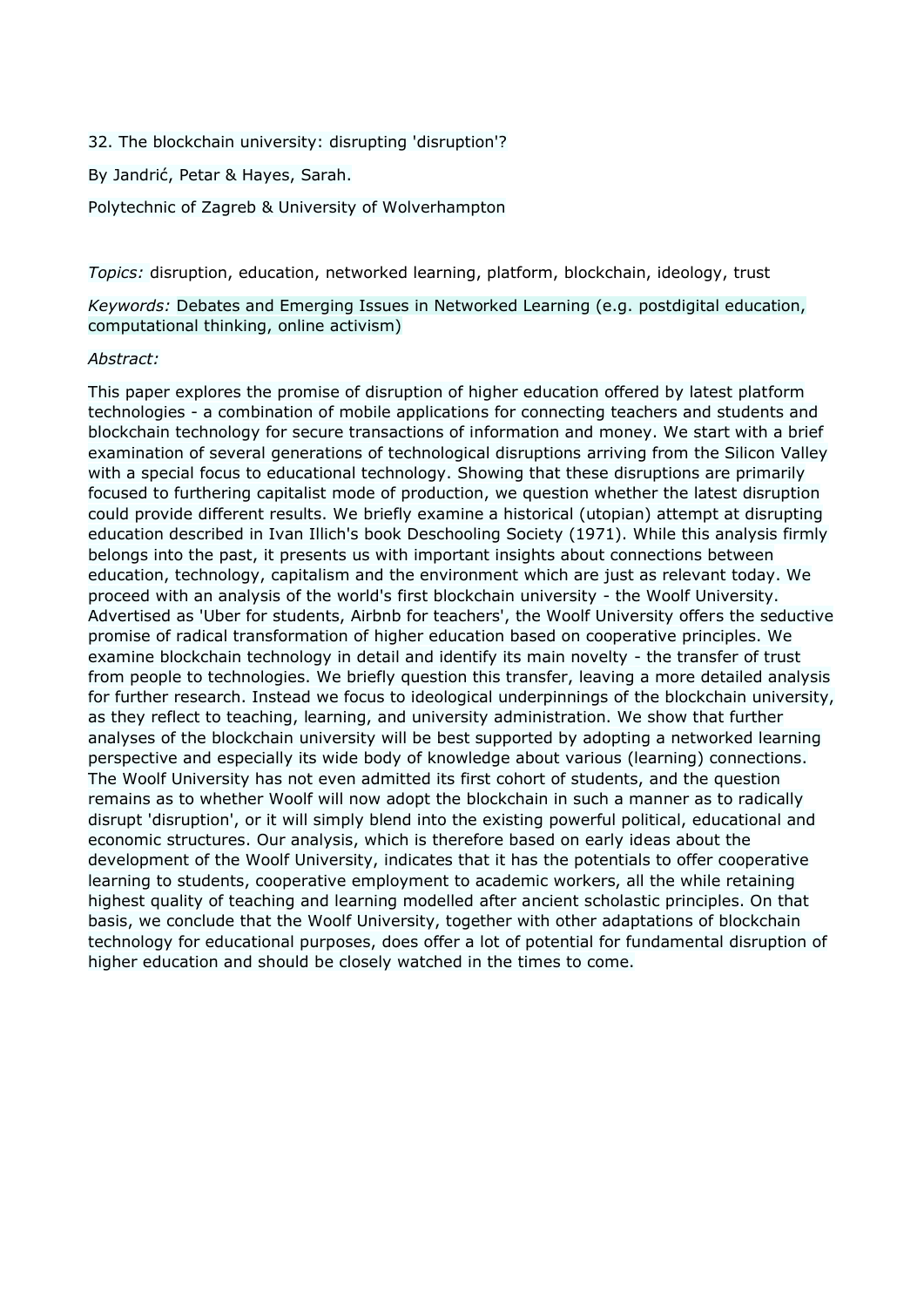33. Learning in the Wild: Exploring the Practice of Learning in Open, Online Forums.

By Haythornthwaite, Caroline & Gruzd, Anatoliy.

Syracuse University & Ryerson University

*Topics:* informal learning, online learning, Q&A sites, open online forums, networked learning

*Keywords:* Transfer and Transformation of Knowledge, Practice and Networked Learning

## *Abstract:*

The Internet provides many opportunities for learning from static resources to conversational spaces for questions, answers, commentary and exploration of topics of interest to participants, whether organized as Q&A sites such as Reddit, hashtag communities on Twitter, or knowledge-sharing sites such as Stack Overflow. Yet, there is limited research on how learning is happening in these spaces. This paper reviews literature and studies about learning in open, online forums to begin to synthesize what is known so far, and to set a research agenda addressing the question: How do people learn in open, online forums? The review builds on work by the author and colleagues, exploring what we refer to as 'learning in the wild' (in recognition of Hutchins' "Cognition in the Wild", and to reflect the 'wilds' of online forums such as Reddit). The increasing use and reach of these sites raises questions not only about what is being learned and what motivates participation in such sites, but also what kind of organization and learning practices are emerging. While it may be thought that such learning, taking place outside the bounds of institutional settings, is informal learning, the research suggests a more complicated picture, dependent on conversation, networks, membership in communities, and community practices, needing to be addressed by drawing on multiple disciplinary perspectives.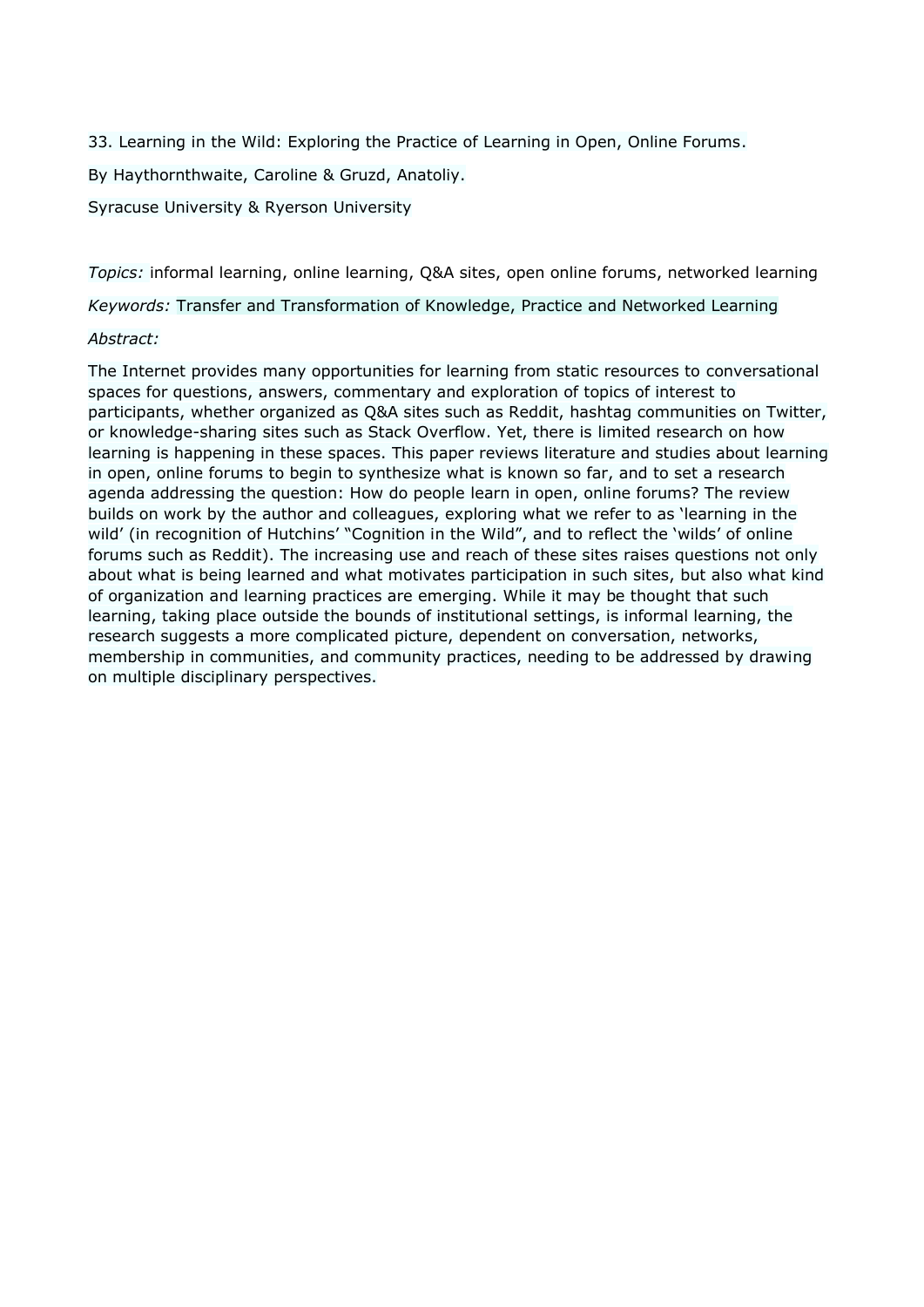34. Situated Readiness and Transformation of Learning Across Situations and Settings.

By Hachmann, Roland.

University College South Denmark

*Topics:* Networked Learning, Transfer, Transformation of knowledge, Situated Learning, Teacher Education, Agency, Learning opportunities, Transitioning between work and school

*Keywords:* Theories, Methodologies, and Design for Networked Learning

### *Abstract:*

This short paper introduces the concept of Situated Readiness as a set of skills and dispositions required to participate meaningfully across settings and situations, seeing them as networked and intertwined. Following earlier work within the field, networked learning is here understood as learners' connecting of contexts in which they participate, and as their resituation of knowledge and ways of acting across these contexts (Dohn, 2014). The development of the concept of Situated Readiness is based on a conducted study using a Design-Based Research (DBR) approach to investigate, how student teachers at a Danish Teacher Education Program (TEP) transformed knowledge and ways of participation when transitioning between a course and a public-school class. The findings of the study indicate the needs of socio-epistemic skills and dispositions that enable students to resituate, utilise and transform knowledge from known social contexts to new ones e.g. from a learning situation at the TEP to novel situations in school. Situated Readiness is, in this sense, the ability to attune to the specific social and epistemic requirements and demands, also termed "requirement characteristics", pertaining in these new contexts. To aid the analysis of the skills needed to engage in networked situations, an analytical framework of context levels is presented. The framework points out how requirement characteristics at three interacting levels are posed on the learner. The three levels: 1) the life-setting, 2) the activity-internal level and 3) the domain-internal level form a complex whole and as a learner acting competently in a situation, consists of the ability to respond accordingly to this complex whole. The findings of the DBR study points at challenges towards students´ transformation of knowledge between the two settings, suggesting that the development of Situated Readiness on the learners behalf requires educators to design for learning opportunities, that take into account, how settings and situations are networked and that students are given opportunities and support to recognise these temporally connections as part of their learning trajectories. The lack of explicit articulation of the sameness and differences between the setting leaves the students to realize and attune to these by themselves, which the study shows, is a major challenge to students, who have limited experiences with teaching in practice.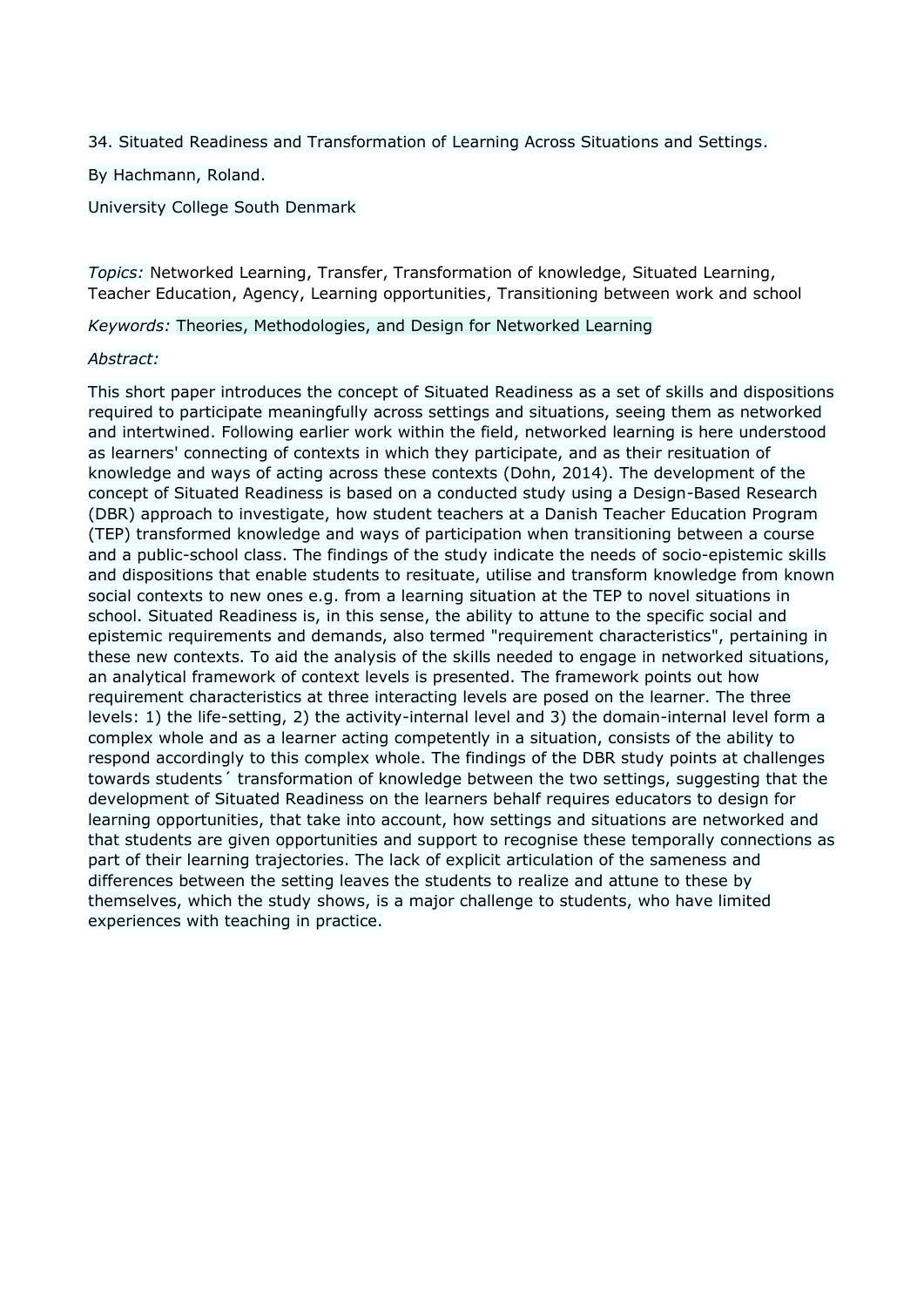35. Teacher Reflection on their Agency for Change (TRAC) - A tool for school-based social network learning.

By Nataša Pantić.

The University of Edinburgh

*Topics:* Teacher Agency, Social Network Analysis, Epistemic Network Analysis, School-based Learning Communities, Professional Development, Network Learning

*Keywords:* Methods, Research Design, Data and Analysis in Networked Learning, Networked Learning Literacy and Agency, Theories, Methodologies, and Design for Networked Learning

### *Abstract:*

This short paper introduces an on-line log for Teachers' Reflection on their Agency for Change (TRAC) designed to collect data and provide automatic visual feedback on teachers' social networks. The TRAC tool was developed within a research project 'Making SENse of Teacher Agency for Change with Social and Epistemic Network Analysis'. The project aimed to understand how teachers exercise a form of relational agency defined as a capacity to work purposefully with others within and beyond schools, to support all learners, especially those at risk of exclusion, underachievement or other forms of marginalisation. Teachers' reaching out to others and mobilising their social networks is an essential part of such agency. The study used Social and Epistemic Network Analysis to examine simultaneously the structural properties of teachers' social networks and the nature of content that flows through them. It also provided network visualisations and feedback to facilitate teachers' professional reflection on how they use their relational agency to build inclusive school communities. The aim was to support teachers' professional development by raising awareness about their individual and school network properties and nature of interactions within these networks. Part of the project was the development of the TRAC software that enabled teachers who engaged with a webbased reflective log to receive automatic feedback on their individual networks, as well as on thematic school networks, which were presented by the researchers in school development sessions. Network awareness – one's knowledge of the resources embedded in their social ties – empowers teachers to improve the social environments of their schools. Provided alongside with the summary of research-based features of social network properties (degrees, diversity and intensity of ties), network feedback was used to facilitate professional and school development towards building inclusive communities. During the project, the TRAC tool was tested in partnerships with teachers and other staff in two schools in Stockholm. The project also had a knowledge exchange component to support relational and collaborative learning resulting from engagement with the network feedback. Network feedback based on the data from these sites was used to make adjustments to the prototype feedback tool. This short paper discusses the implications for future uses with a view towards rolling out researchinformed professional reflection to larger numbers of schools and teachers anywhere, through dissemination in network learning community.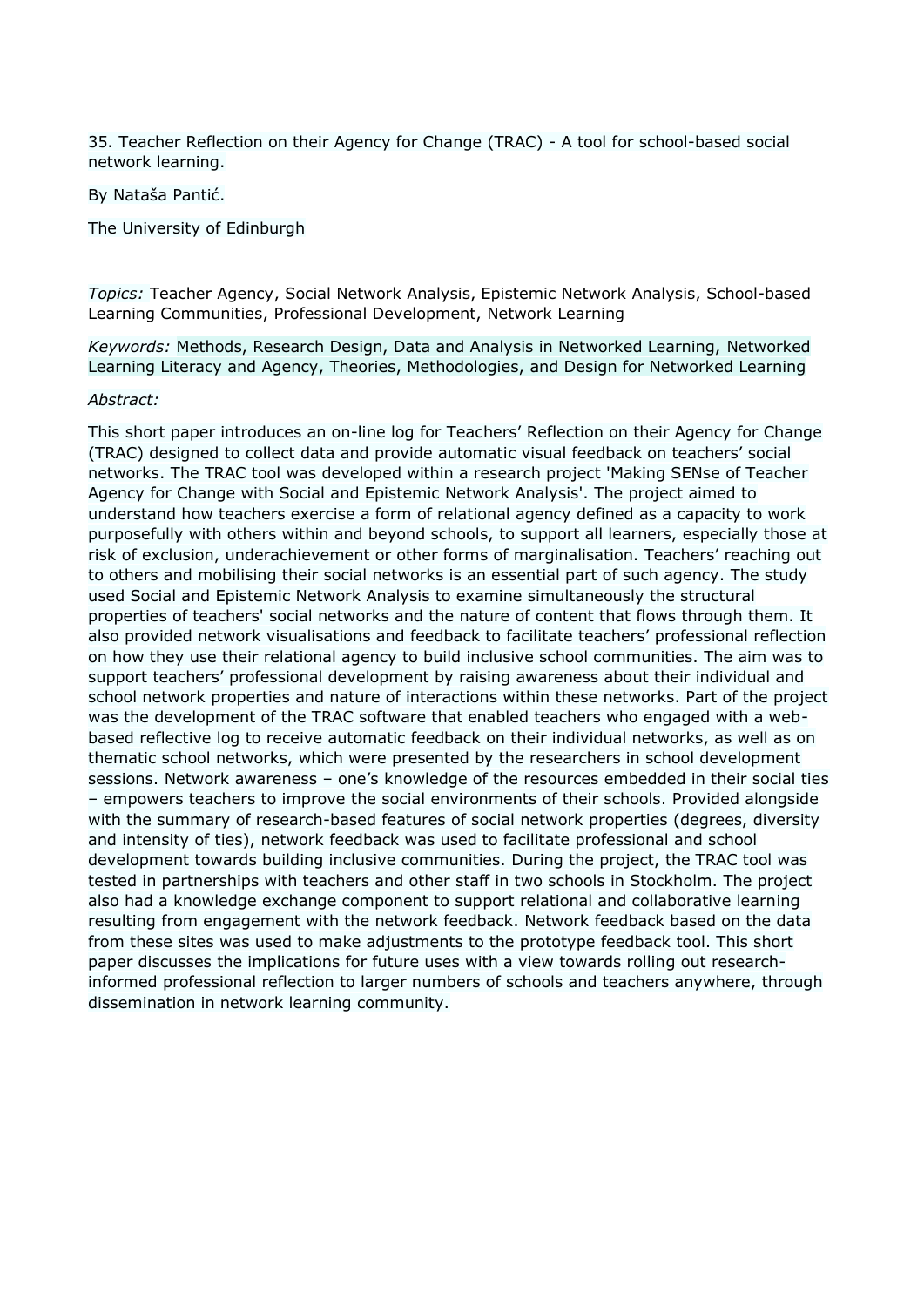36. Citizen science and interdisciplinary working.

By Scanlon, Eileen & Papathoma, Tina.

The Open University

*Topics:* Citizen science, Informal learning, Interdisciplinarity

*Keywords:* Learning at Scale, in the Wild, and across Boundaries, (In)formal, Professional and Open Lifelong Networked Learning, Learning on the Move; Places and Spaces for Networked Learning

## *Abstract:*

Citizen science is a growing trend in involving the public in different types of collaboration with scientists. The growth of this activity has consequences for data collection, data analysis and the way in which science is carried out. It also has a potential impact on what, and how, citizen scientists learn about science when engaged in such activities. The purpose of this research is to explore the practices adopted by participants in citizen science projects, and in particular the influence on learning for the participants in these projects which rely on technology to support collaboration.

The growth of citizen science projects is occurring at the same time as a growth of interest in informal learning and both are supported by technology enhanced learning To make best use of the rapidly growing area of citizen science in the development of learning, it needs to be studied as a newly developing interdisciplinary area, with the consequence of unravelling the mechanisms by which interdisciplinary collaboration takes place in these settings, and the identification of conditions which encourage or thwart learning.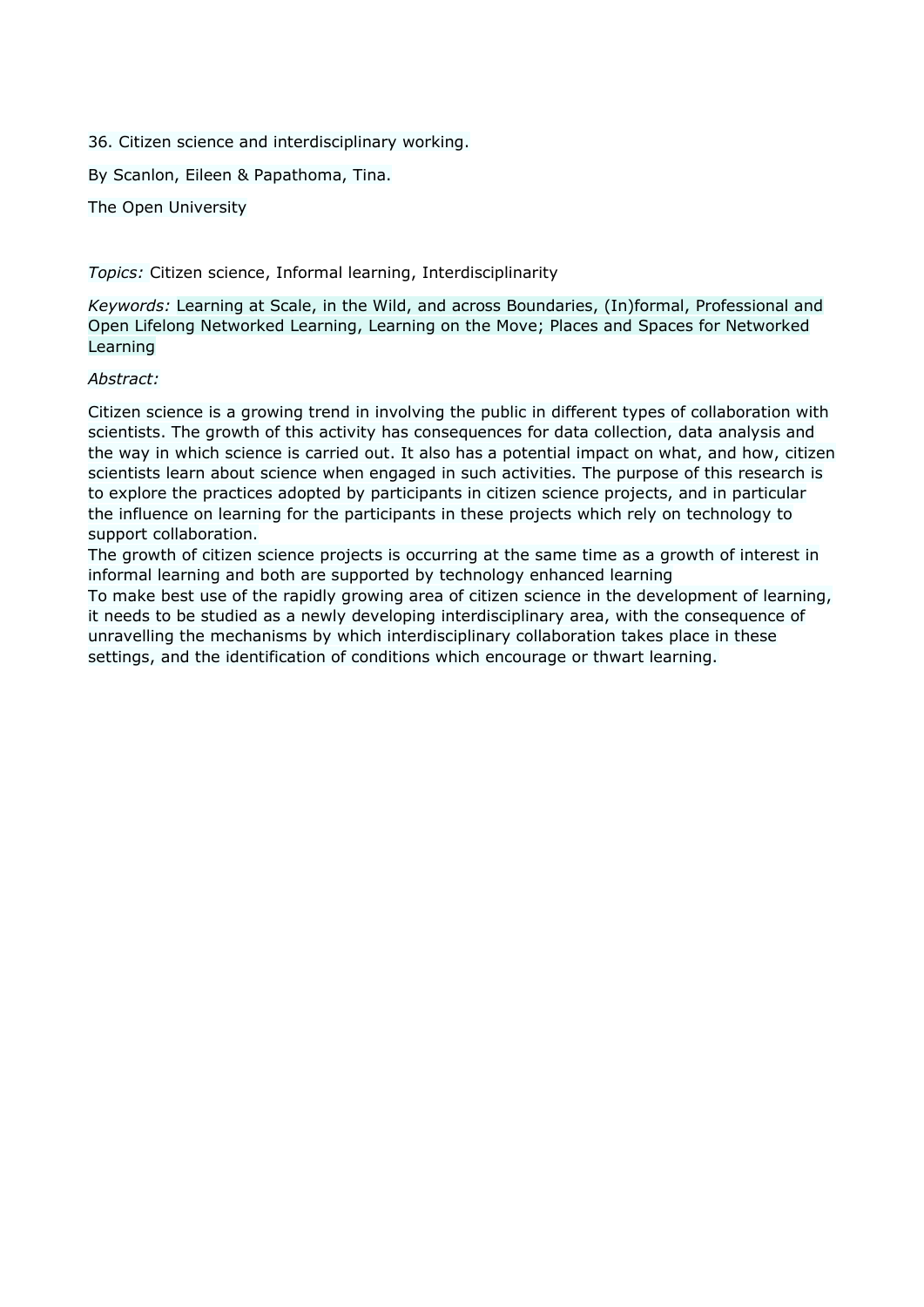37. Openness: Student perceptions.

By Harrison, Michelle.

Thompson Rivers University

*Topics:* Open educational practices (OEP), student perceptions, open participatory technologies

*Keywords:* Learning on the Move; Places and Spaces for Networked Learning, Theories, Methodologies, and Design for Networked Learning

### *Abstract:*

This short paper describes a research project which aims at investigating how students conceive and use open educational practices (OEP). Over the past decade, the definition of OEP that was initially grounded in the development of open educational resources (OER) has evolved to consider how openness can be used to transform the teaching and learning landscape to become more equitable, accessible and transparent. A recent definition by Cronin (2017) emphasizes collaboration, participation and learner empowerment to encompass "collaborative practices that include the creation, use, and reuse of OER, as well as pedagogical practices employing participatory technologies and social networks for interaction, peer-learning, knowledge creation, and empowerment of learners" (2017, p. 4). Researchers and educators alike have considered the role of open pedagogies in more effectively engaging learners in the co-creation of knowledge, critically considering how digital practices and open platforms can be used in practice.

Early research on OEP focused on adoption and development of OER (Cronin & MacLaren, 2018), but has recently shifted to student perceptions of impact (Jhangiani, Dastur, Le Grand, & Penner, 2018, Lin, 2019) and improved student learning and empowerment (Hodgkinson-Williams & Trotter, 2018). However, there are gaps in our understanding of learner experiences in other dimensions of openness, such as negotiating identity, privacy, visibility, literacy and the co-construction of knowledge. In addition, OEP research into the incorporation and implementation of open platforms and tools with open educational practices is lacking. As educators we need to consider how the structures of these spaces will influence the open teaching practices we are using, both in how they may make our spaces permeable, and in how they might make them more impenetrable.

The focus of this project will be on students' perceptions of openness in education, exploring their identities as open educational practitioners and how they negotiate their open educational spaces. Participants will be situated in an online graduate program (including multiple courses) designed around open educational practices, including open platforms and open educational resources, and endeavouring to include learners in critical digital pedagogical practices. To explore learner practices, the following research questions will be explored using a virtual ethnographic case (Hine, 2008):

• What are learners' understanding of open educational practice? How do they see themselves navigating open platforms, open digital pedagogies and practices and critical digital perspectives?

•What practices, values and/or strategies are shared by learners who are working within an open educational practice framework?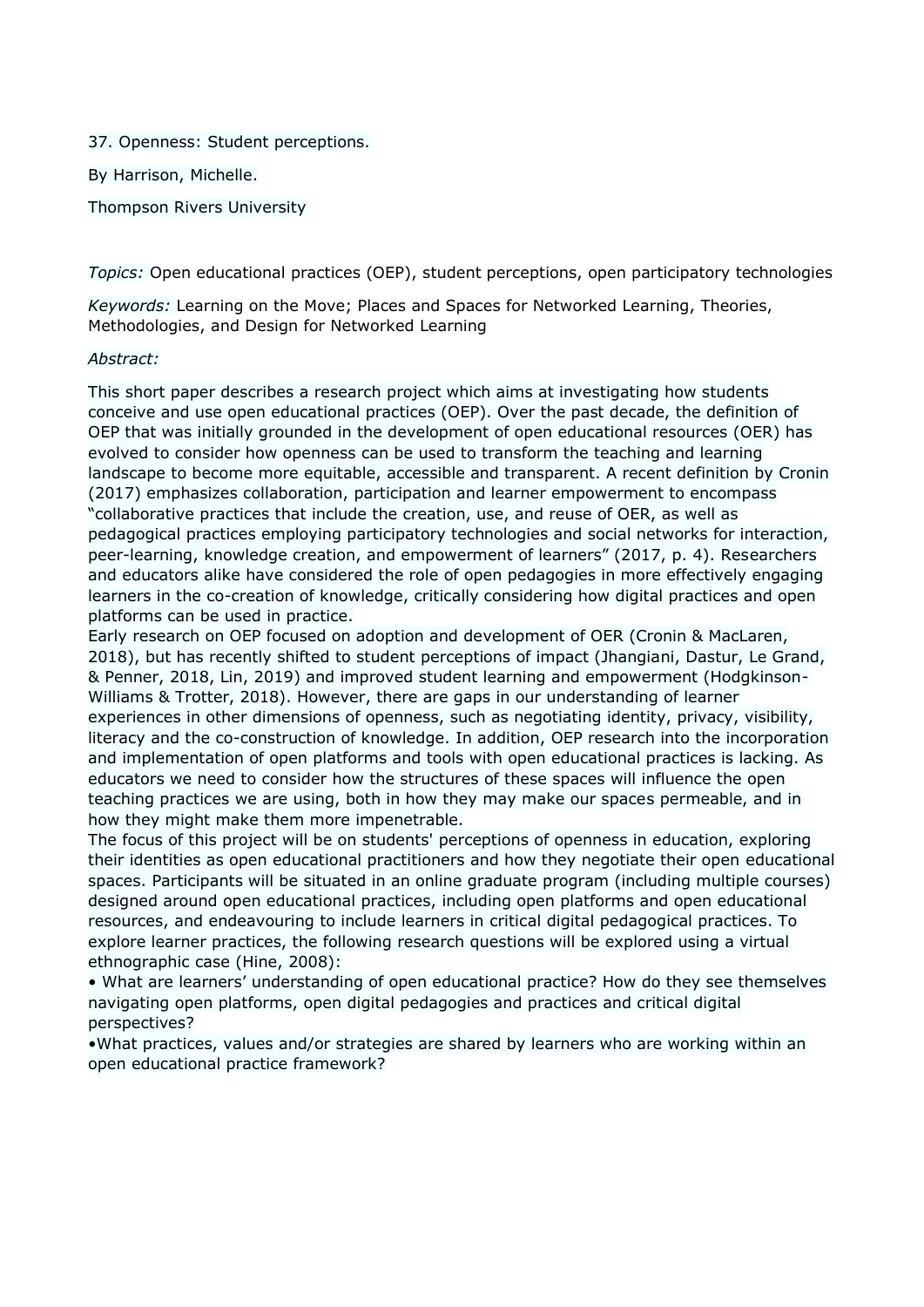38. Students' views of a networked practice inquiry course: energising and challenging higher education teaching.

By Cutajar, Maria.

University of Malta

*Topics:* student experience, networked learning, inquiry-based learning, qualitative research, higher education

*Keywords:* Methods, Research Design, Data and Analysis in Networked Learning

### *Abstract:*

In the higher education sector both networked learning and inquiry-based learning are signalled as flexible pedagogical approaches which support and encourage the development of skills, competences and qualities expected of "21st century" learning. Whereas networked learning distinctively attends to connectedness enhanced and mediated by technologies for the creation of learning networks and socio-material assemblages, inquiry-based learning distinctively brings together teaching and researching encouraging students' learning engagement and development. A networked practice inquiry approach was envisaged as helpful to encourage postgraduate students to engage for learning on and with digital technologies and inspire professional practice development. Past the course experience an interpretative study was taken up in an attempt to obtain an initial picture of the student perspective of this course approach.

This paper shares a preliminary qualitative picture describing students' viewpoint of the networked practice inquiry learning experience. It is a first glimpse into technology enhanced and mediated learning experience of the postgraduate student in Malta. These preliminary findings suggest that students are forward looking. Students demand and celebrate innovative digital tools and practices in and for learning, especially when these are seen accommodating them and resonating to their wider life and work practice experiences. They are generally enthused to assume explorative and inquiry attitudes into life and work practices for learning and practice development. They are also into connectedness for learning but on their own terms. This is a threefold appeal coming from mature students regarding their higher education course experience which, in a local context of fast developing socio-technological change, is simultaneously energising and challenging. Considering that in the local context there is currently a lot of work going on the political and executive tables to see artificial intelligence and immersive technologies compellingly transforming mainstream societal sectors including education, in the local higher education scene we urgently need to make a start for making the course experience the first port of call where one has the "an opportunity to think and dream" as one of the research participants put it; constructively and critically laying down our future and that of the generations to come.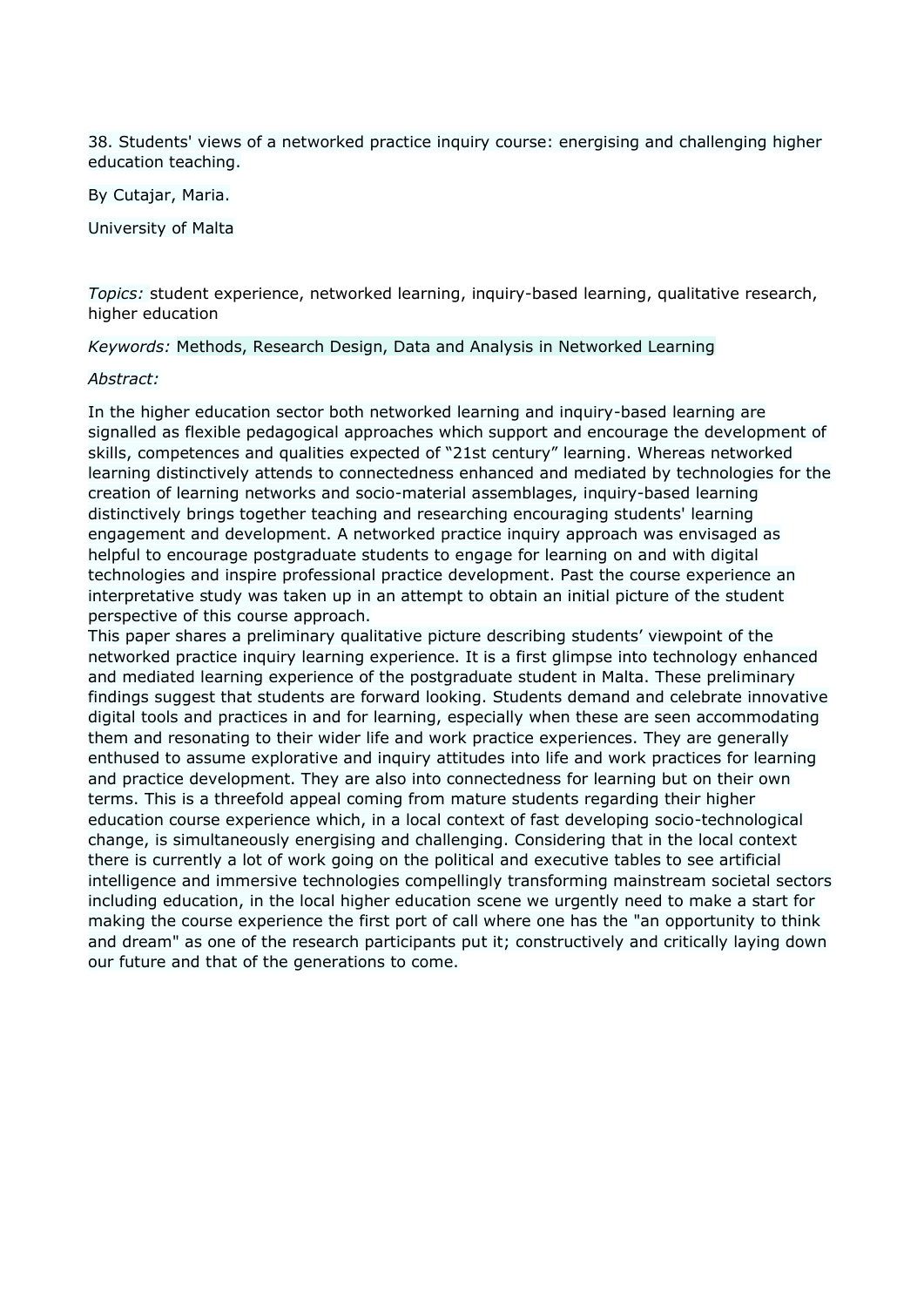39. Anticipating the near future of teaching.

By Bayne, Sian & Gallagher, Michael.

The University of Edinburgh

*Topics:* Future, anticipation, digital education, values, methodology, institutional strategy

*Keywords:* Debates and Emerging Issues in Networked Learning (e.g. postdigital education, computational thinking, online activism), Methods, Research Design, Data and Analysis in Networked Learning, Theories, Methodologies, and Design for Networked Learning

### *Abstract:*

The ways in which digital and networked higher education futures are imagined are rarely built around the values of universities, students and staff. Too often they are projected according to the values of 'ed-tech' industry and aligned policy discourses in which technological determinism, the interests of profit and the instrumentalisation of higher education are taken for granted as the inevitable drivers of change. This paper describes a methodology designed to enable universities to define and 'own' their own digital future, and to base it in the values of their communities. Such future visioning can be used as the basis for institutional strategy and planning, enabling us to advocate for resource and institutional policy change from a collectively-defined position. Equally importantly, it can be used to push back on other kinds of 'inevitable' futures described for us by agencies whose values are radically different. The paper describes the methods developed at the University of Edinburgh to achieve this future vision. It details the process we devised for defining a set of shared values and how we defined a preferred future for our own university. For the future of digital and networked education to be one that works in the interests of faculty and students, we argue that universities need to develop new, creative and values-based ways to envision and build it.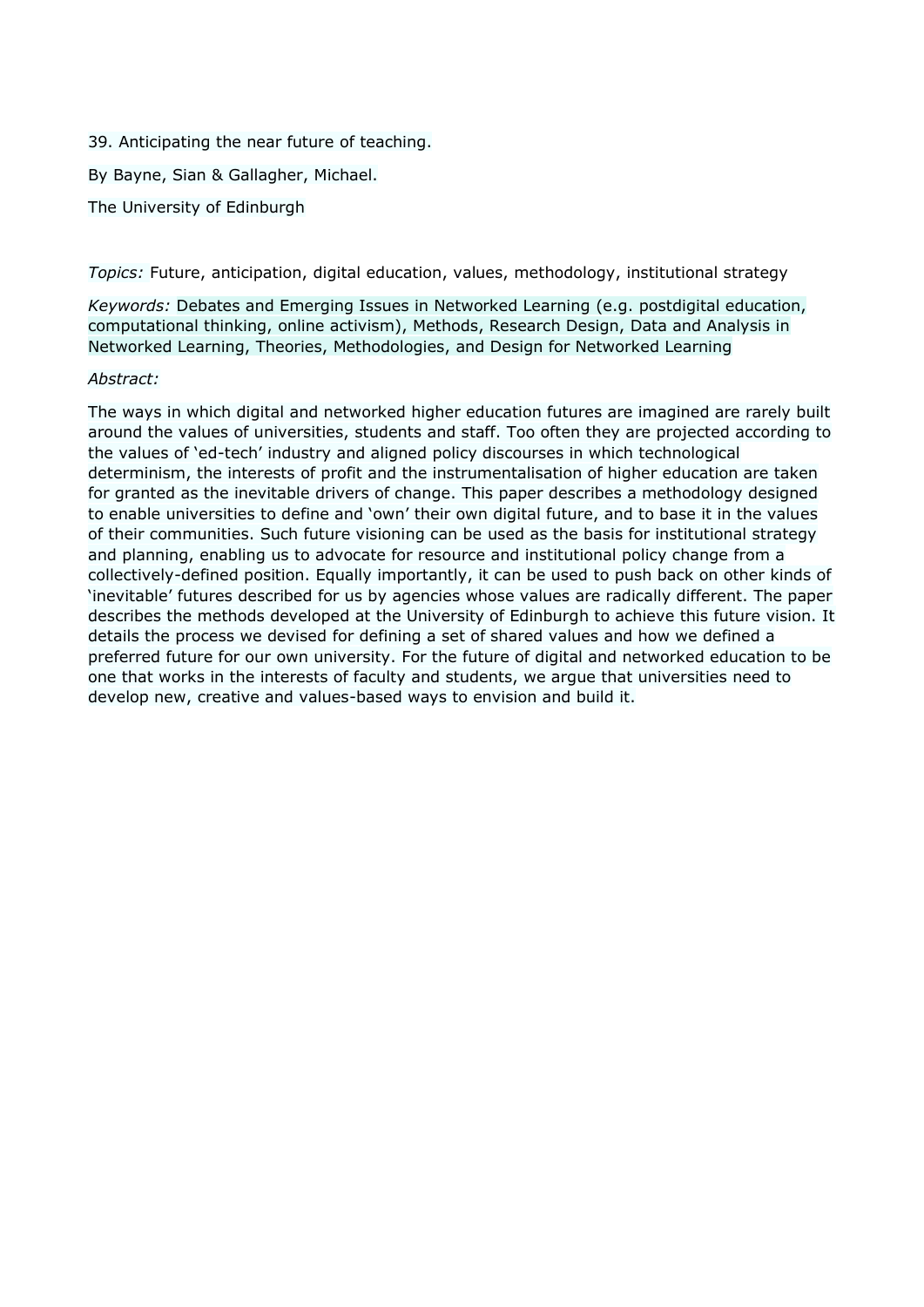- 40. Enactivism and Digital Learning Platforms.
- By Pischetola, Magda & Dirckinck-Holmfeld, Lone.

Pontifical Catholic University of Rio de Janeiro & Aalborg University

*Topics:* Enactivism, Digital Learning Platforms, Teachers, Future workshop

*Keywords:* Debates and Emerging Issues in Networked Learning (e.g. postdigital education, computational thinking, online activism), Methods, Research Design, Data and Analysis in Networked Learning, Philosophy and Educational Technology, Theories, Methodologies, and Design for Networked Learning, Transfer and Transformation of Knowledge, Practice and Networked Learning

## *Abstract:*

Within the field of education, the concept of active learning building on constructivism has emerged as a dominant framework of the past three decades. This perspective is critical to the objectivist idea that knowledge is something static, as an object to be acquired from the external world. Instead, it states that the learner is responsible for the knowledge construction, and therefore shall become autonomous towards this goal. From an epistemological point of view, despite the important shift of assumptions that this viewpoint has brought to education, constructivism still presents some shortcomings in terms of a change of the instructional paradigm. This paper takes a step forward and explores enactivism, as an alternative philosophical and educational worldview. It presents a theoretical discussion of the enactivist perspective and its differences from objectivism and constructivism. Enactivism proposes a more radical alternative to dualistic and objective approach, as it focuses on the intertwined and multiple interactions between mind, body and the environment. The two main perspectives of enactivism, which we grouped into the categories of "embodied cognition" and "situated cognition", are present in the field of education. The paper relates them to the two core concepts of reflection and intentionality. Drawing on these theoretical considerations, the paper applies the framework of enaction to a fieldwork research in a Danish school discussing how this concept may provide some new lenses to understand the potential of participatory approaches to the implementation of a digital learning platform. The intervention was organised through two workshops. The first workshop use the technique of the future workshop (Jung & Müller, 1984), which includes a critique phase and a fantasy phase. The second workshop (14 days later) was a design-workshop. This intervention is an example of how to understand enactive modelling, considering the relations between the participants and the environment as a dynamic and emerging relation of autonomydependency, a symbiosis. The analysis shows that the implementation takes place into an ecological living system made up of humans, non-humans, things, and societal entities. For the teachers (and more general the humans) to possibly accept, appropriate, act and re-enact such a learning infrastructure, it is of great importance to establish spaces for reflections, which e.g. a future workshop provides, and to support and facilitate (alternative) enactments of some of the more hidden affordances of the digital learning platform.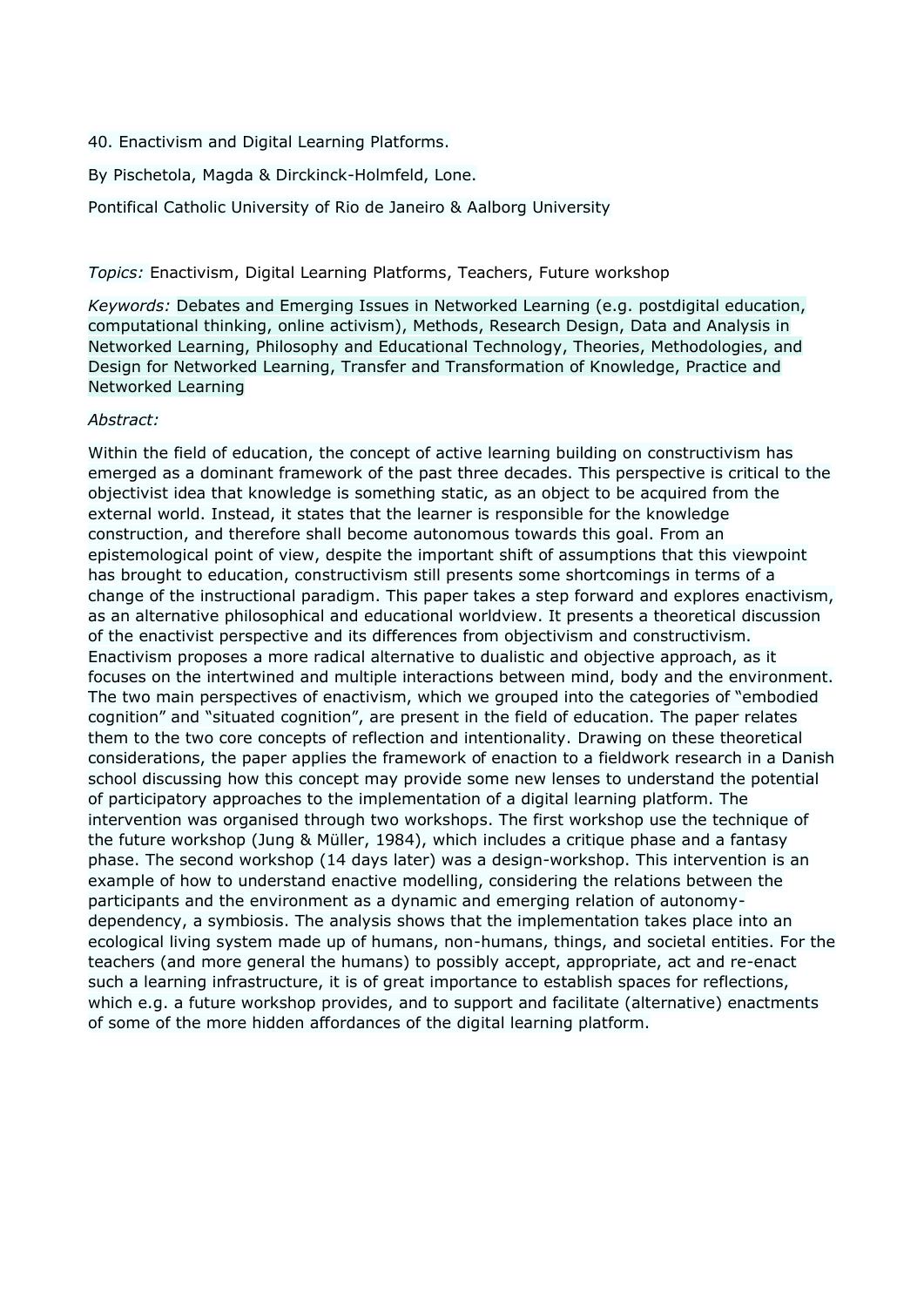41. The ties that bind us as a community: a qualitative reflection on the networked learning research.

By Öztok, Murat.

Lancaster University

*Topics:* Networked Learning Community, Networked Learning Research, Networked Learning Literature

*Keywords:* Networked Learning Literacy and Agency, Situating Networked Learning Historically, Systematically, Conceptually etc.

# *Abstract:*

This manuscript was concerned with the extent to which the definition of the networked learning is manifest in the networked learning research. To this end, it explored how the definition is utilised in the design and application of the research. Technology (mediation and/or facilitation), connections (interactions), and network (community and/or context) were the three categories I explored the networked learning research. While the definition of the networked learning is open-ended in nature, the findings show that the networked learning researchers have enough commonality in their approach to the networked learning.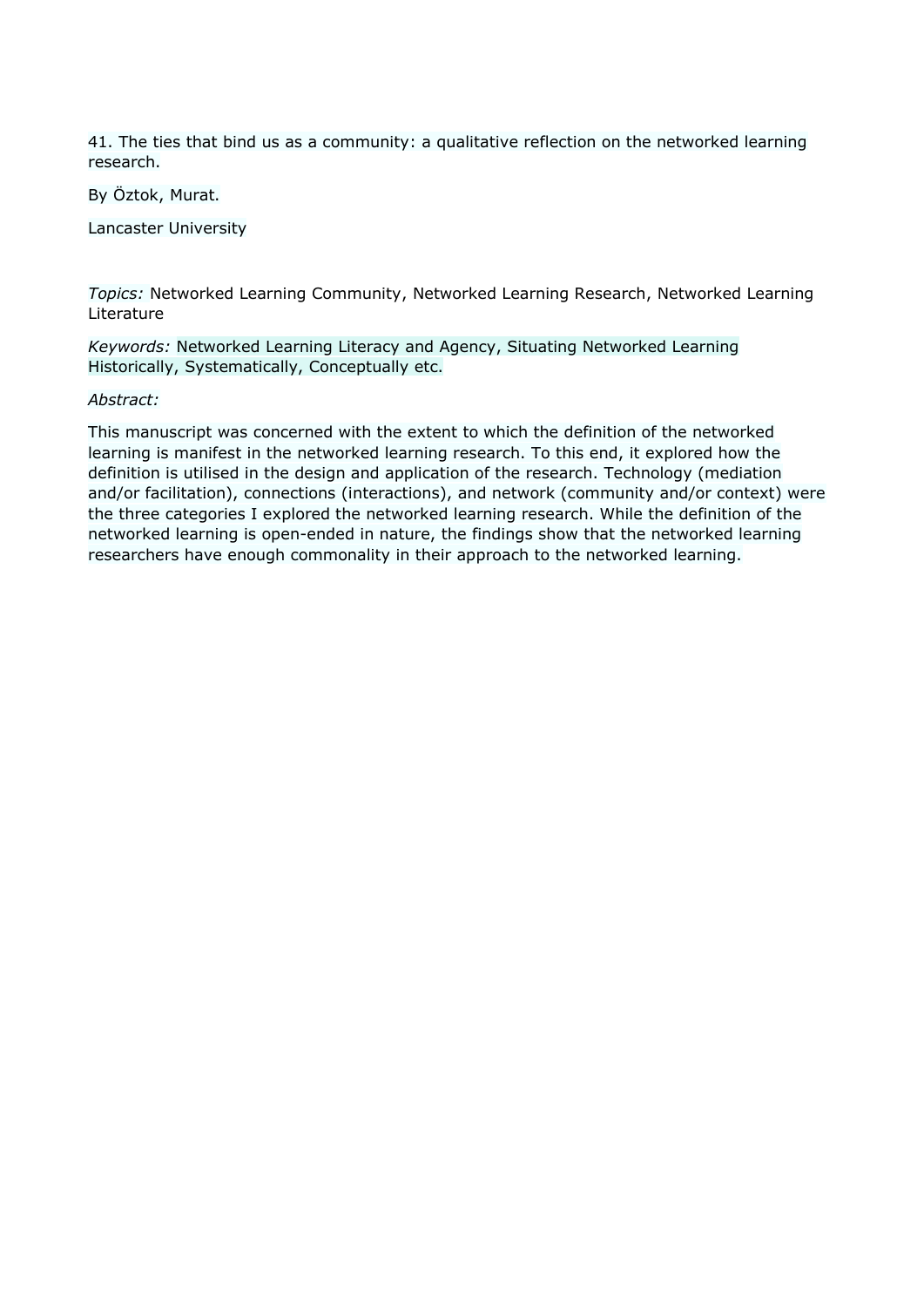42. Scaling engagement in MOOCs 4D: Redress for Bloom's 2-sigma challenge.

By Cleveland-Innes, Martha; Ostashewski, Nathaniel & Wilton, Daniel.

Athabasca University

*Topics:* Online learning design, MOOC design, social learning, scaled learning, community of inquiry

*Keywords:* Learning at Scale, in the Wild, and across Boundaries, (In)formal, Professional and Open Lifelong Networked Learning, Theories, Methodologies, and Design for Networked Learning

## *Abstract:*

This short paper and presentation reviews a design implementation for scaled inquiry-based learning. A MOOC design resting on the community of inquiry theoretical framework and the historical work of Bloom and Wahlberg was tested in a large, open, online course. Over multiple implementations, results indicate higher engagement and completion rates beyond what normally occurs in MOOCs. These results may be attributed to enhanced opportunities for engagement. Beyond a test of MOOC design, this design is in reference the needs of education broadly. The iron triangle of education requires the adequate combination of cost-effectives or affordability, accessibility, and quality. Difficult to offer in combination, this is particularly difficult when learning opportunities are scaled to networks of learners. As one example of networked learning, this MOOC design offers suggestions for high engagement in technologyenabled learning for large groups of learners.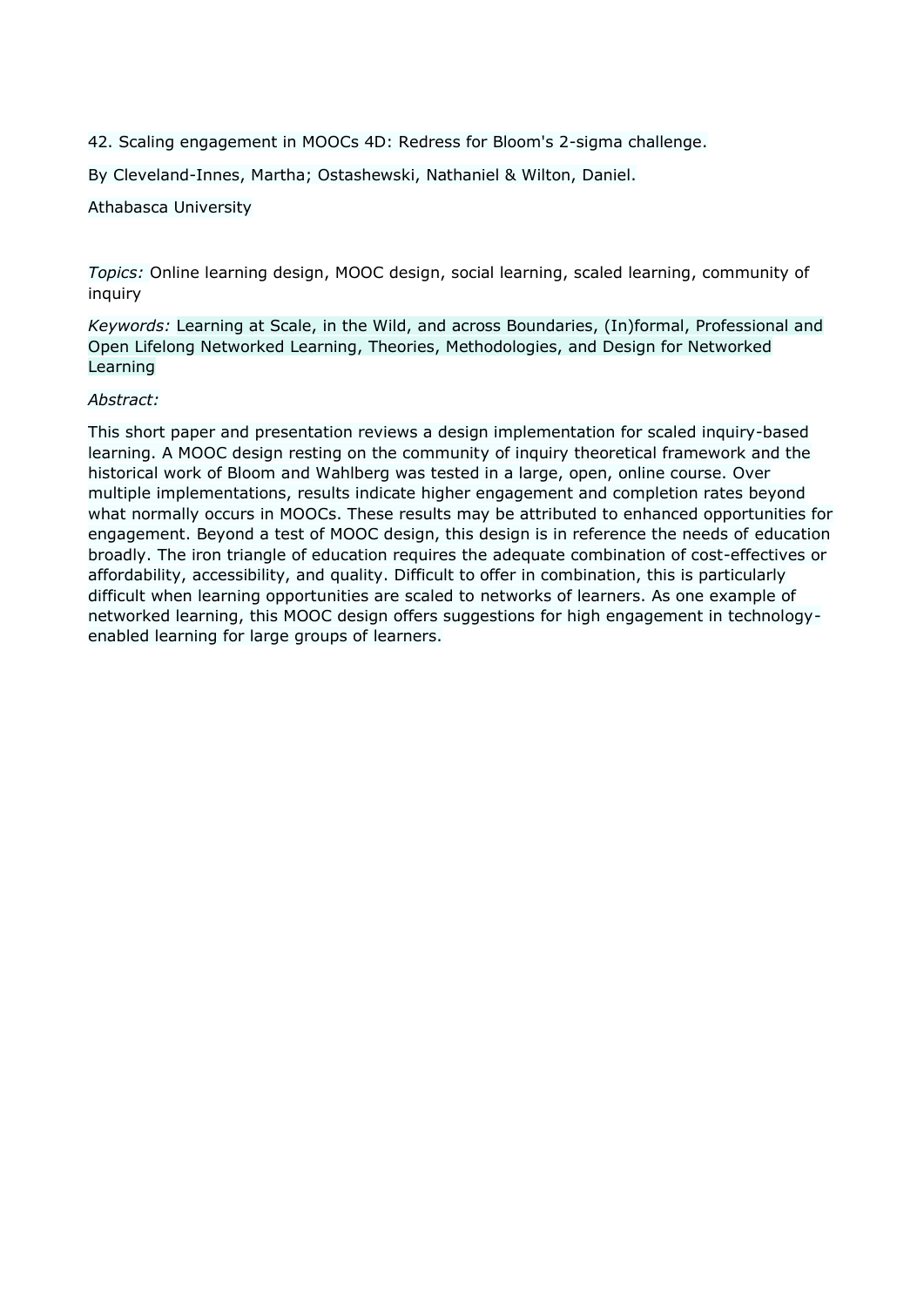43. Hybridity, Transparency, Structured Freedom and Flipped Engagement – an Example of Networked Learning Pedagogy.

By Ryberg, Thomas; Thyrre Sørensen, Mia; Brogaard Bertel, Lykke; Davidsen, Jacob & Konnerup, Ulla.

Aalborg University

*Topics:* Hybridity, Transparency, Structured freedom, Flipped engagement, Epistemic practice

*Keywords:* Debates and Emerging Issues in Networked Learning (e.g. postdigital education, computational thinking, online activism), Theories, Methodologies, and Design for Networked Learning

### *Abstract:*

In this paper, we contribute to current discussions of what constitutes the field of networked learning as a research domain and what makes networked learning particularly relevant and distinct within the broader landscape of digital technology in higher education. We enter this dialogue through discussing and reflecting on a hybrid learning design for a 10-ECTS module that builds on a Networked Learning Pedagogy. The purpose of our discussions is to elicit tensions and contradictions that surface when students are confronted with a networked learning pedagogy. We discuss the module in relation to ideas of networked learning pedagogy, present four pedagogical principles underpinning the module, and we draw out interesting tensions and contradictions that have emerged. Following this, we use the discussions to feed into the ongoing dialogue of 'what is networked learning', and we discuss how networked learning can contribute to practice and policy in higher education through developing practice.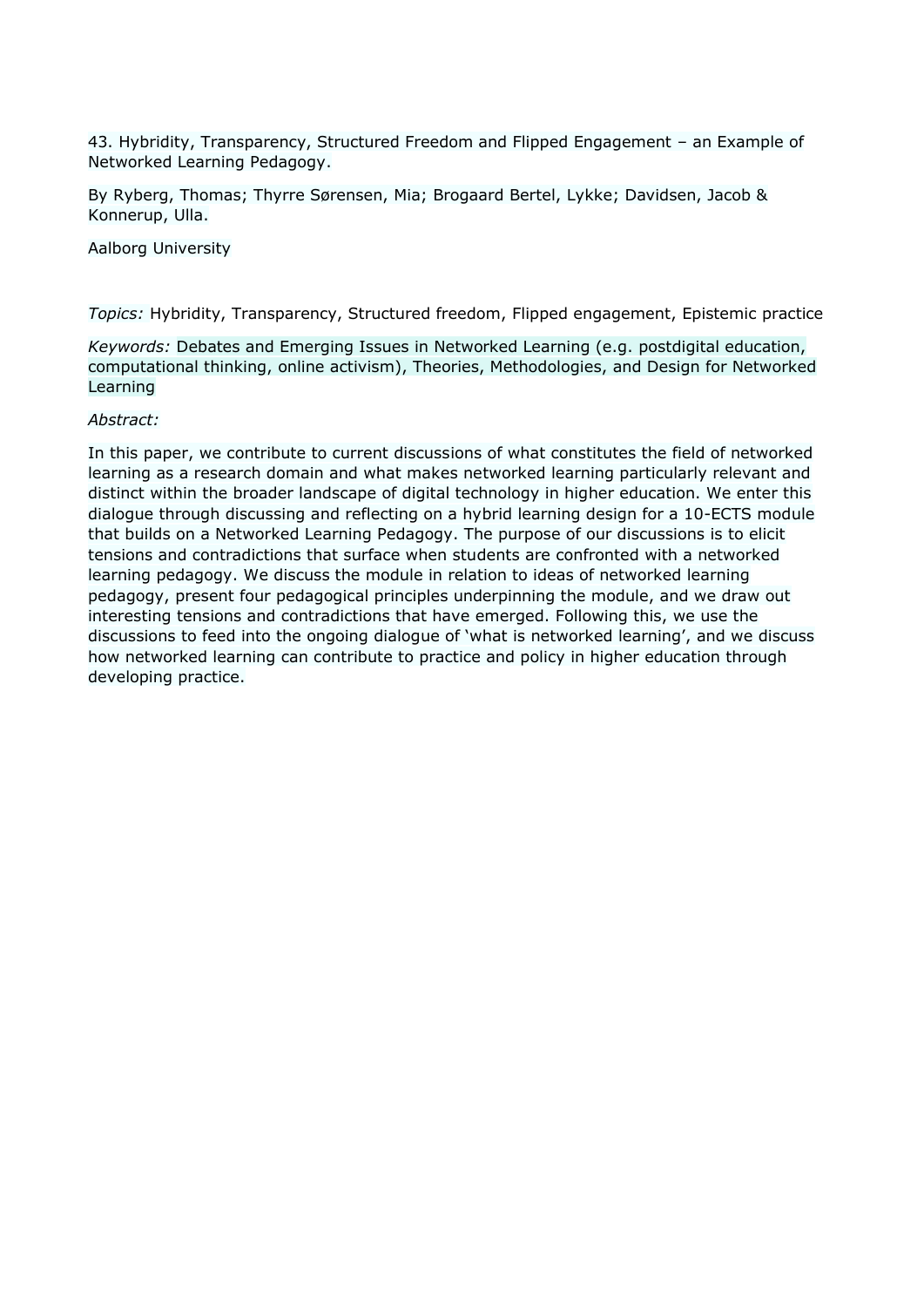44. Affordance of a learning application for supporting student's development of academic literacy.

By Hansen, Jens Jørgen.

University of Southern Denmark

*Topics:* Learning application, Technology Enhanced Learning, Affordance, Activity Theory, Academic Literacy

*Keywords:* Methods, Research Design, Data and Analysis in Networked Learning, Networked Learning Literacy and Agency

### *Abstract:*

This paper takes as its starting point the problem area that deals with how students at university can develop academic literacy. One of the methods is through learning technology. This paper examines what affordance a new developed learning technology - the study app has for developing student learning technology. The RQ is: what are the affordances of a learning application and its integrated design of learning tools in order to support student's development of academic literacy? The study app is an example of technology enhances learning, where technology supports operational improvement in teaching and learning because students with the study app can experience a ubiquitous learning environment, designed on basis of user studies that are designed to be integrated in student's everyday life. The question is whether a learning technology also supports the student's activity oriented toward developing study competences and becoming more academic literate? The background for this research is a project of development and designing an ICT based learning application for supporting student's development of study skills. The project is supported by the Faculty of Humanities at University of Southern Denmark and is organized in a project group related to department of Design and Communication. The purpose of the learning application is that it: 1) shall supports students in developing and enhancing study skills, 2) that it is relevant and motivating for users to use, 3) that it a new proposal in relation to existing solutions.

The study is based on Leontiev's theory of activity and its three levels - activities, actions and operations - which provide a systematic insight into the interaction of learners with a learning technology in order to develop their study skills. The paper examines here various learning contexts that are defined as central to study skills and which learning technology seeks to support: a general study competence, a concrete study competence and a link between study and future work. Furthermore, the learning theory on which learning technologies are designed is also examined. The paper concludes with a discussion of technology enhanced learning and which type of enhancement of learning that can be supported by learning technology.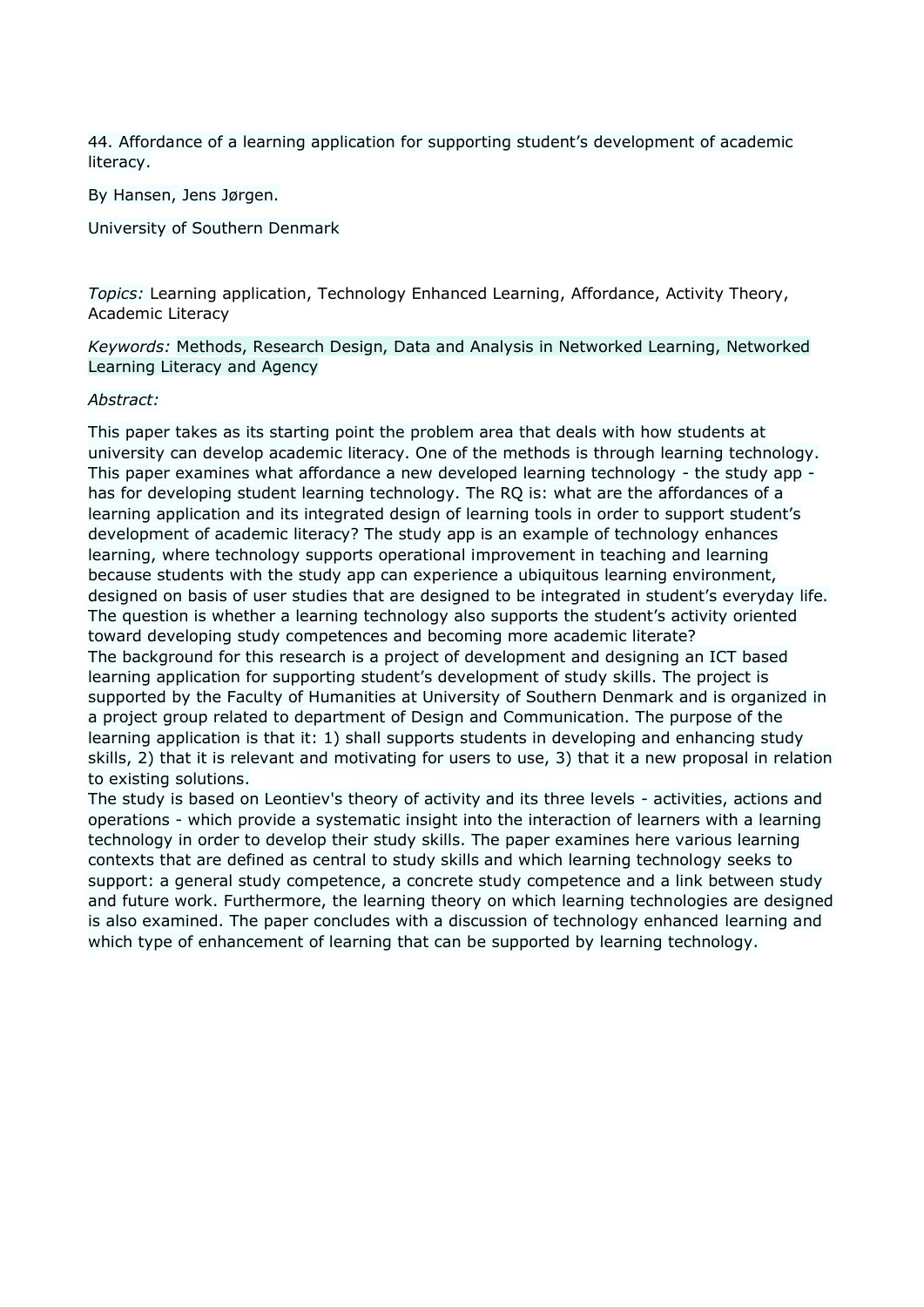46. A more-than-human approach to researching AI at work: Alternative narratives for AI and networked learning.

By Thompson, Terrie-Lynn & Graham, Bruce.

University of Stirling

*Topics:* artificial intelligence, professional learning, professional work, ethics of technology, public understanding of technologies

*Keywords:* Debates and Emerging Issues in Networked Learning (e.g. postdigital education, computational thinking, online activism), Learning at Scale, in the Wild, and across Boundaries, (In)formal, Professional and Open Lifelong Networked Learning, Philosophy and Educational Technology, Theories, Methodologies, and Design for Networked Learning

### *Abstract:*

Artificial intelligence (AI) is increasingly manifest in everyday work, learning, and living. Reports attempting to gauge public perception suggest that amidst exaggerated expectations and fears about AI, citizens are sceptical and lack understanding of what AI is and does (Archer et al., 2018). Professional workers practice at the intersection of such public perceptions, the AI industry, and regulatory frameworks. Yet, there is limited understanding of the day-to-day interactions and predicaments between workers, AI systems, and the publics they serve. This includes how these interactions and predicaments generate opportunities for learning and highlight new digital fluencies needed. We bring social and computing science perspectives to begin to examine the prevailing AI narratives in professional work and learning practices. Some AIs (such as deep machine learning systems) are so sophisticated that a human-understandable explanation of how it works may not be possible. This raises questions about what professional practitioners are able to know about the AI systems they use: their new digital co-workers. We argue that a co-constitutive human-AI perspective could provide useful insights on questions such as: (1) How is professional expertise and judgment redistributed as workers negotiate and learn with AI systems? (2) What trust and confidence in new AI-infused work practices is needed or possible and how is this mediated? (3) What are the implications for professional learning: both learning within work and the workplace and more formal curriculum? Given the early stages of this field of inquiry, our aim is to evoke discussion of alternative human-AI narratives suited for the messy—and often unseen realities of everyday practices.